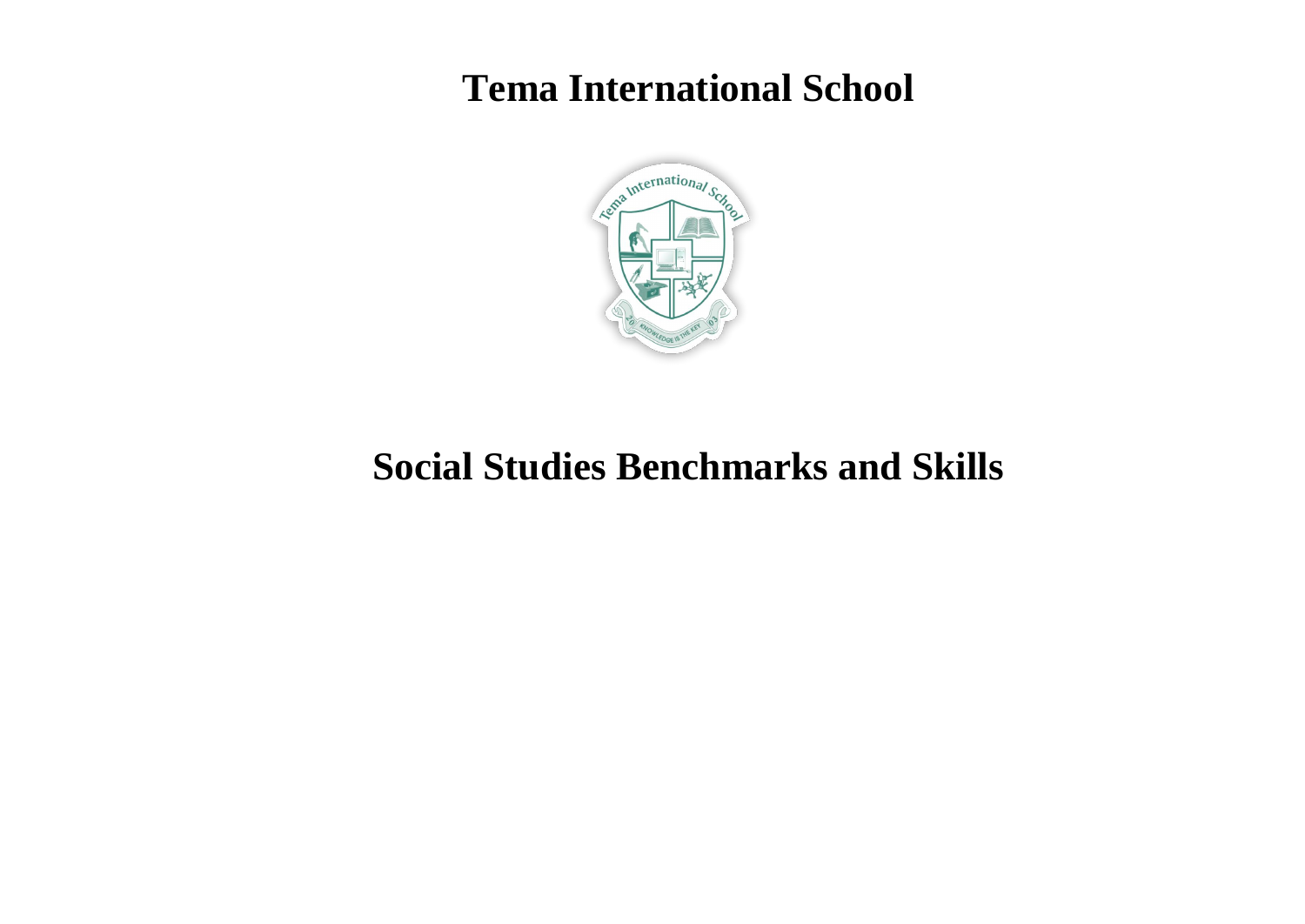| Strand                                                                                                                                                                                                                                                 | By the end of $K1$ ,<br>learners will:                                                                                                                                                                                                                                                                                                                                                                                                                                                                                                                                                                                                                                                                                                                                                                                                        | By the end of<br>K2/3 learners will:                                                                                                                                                                                                                                                                                                                                                                                                                                                                                                                                                                                                                                                                                                                                                                                                                                   | By the end of Grade One,<br>learners will:                                                                                                                                                                                                                                                                                                                                                                                                                                                                                                                                                                                                                                                                               | By the end of Grade Two,<br>learners will:                                                                                                                                                                                                                                                                                                                                                                                                                                                                                                                                                                                                             | By the end of <b>Grade</b><br><b>Three, learners will:</b>                                                                                                                                                                                                                                                                                                                                                                                                                                                                                                                                                                                                                                                                 | By the end of<br>Grade Four,<br>learners will:                                                                                                                                                                                                                                                                                                                                                                                                                                                                                                                                  | By the end of Grade Five,<br>learners will:                                                                                                                                                                                                                                                                                                                                                                                                                                                                                                                                                                                      | By the end of Grade Six,<br>learners will:                                                                                                                                                                                                                                                                                                                                                                                                                                                                                                                                                                                                                                                      |
|--------------------------------------------------------------------------------------------------------------------------------------------------------------------------------------------------------------------------------------------------------|-----------------------------------------------------------------------------------------------------------------------------------------------------------------------------------------------------------------------------------------------------------------------------------------------------------------------------------------------------------------------------------------------------------------------------------------------------------------------------------------------------------------------------------------------------------------------------------------------------------------------------------------------------------------------------------------------------------------------------------------------------------------------------------------------------------------------------------------------|------------------------------------------------------------------------------------------------------------------------------------------------------------------------------------------------------------------------------------------------------------------------------------------------------------------------------------------------------------------------------------------------------------------------------------------------------------------------------------------------------------------------------------------------------------------------------------------------------------------------------------------------------------------------------------------------------------------------------------------------------------------------------------------------------------------------------------------------------------------------|--------------------------------------------------------------------------------------------------------------------------------------------------------------------------------------------------------------------------------------------------------------------------------------------------------------------------------------------------------------------------------------------------------------------------------------------------------------------------------------------------------------------------------------------------------------------------------------------------------------------------------------------------------------------------------------------------------------------------|--------------------------------------------------------------------------------------------------------------------------------------------------------------------------------------------------------------------------------------------------------------------------------------------------------------------------------------------------------------------------------------------------------------------------------------------------------------------------------------------------------------------------------------------------------------------------------------------------------------------------------------------------------|----------------------------------------------------------------------------------------------------------------------------------------------------------------------------------------------------------------------------------------------------------------------------------------------------------------------------------------------------------------------------------------------------------------------------------------------------------------------------------------------------------------------------------------------------------------------------------------------------------------------------------------------------------------------------------------------------------------------------|---------------------------------------------------------------------------------------------------------------------------------------------------------------------------------------------------------------------------------------------------------------------------------------------------------------------------------------------------------------------------------------------------------------------------------------------------------------------------------------------------------------------------------------------------------------------------------|----------------------------------------------------------------------------------------------------------------------------------------------------------------------------------------------------------------------------------------------------------------------------------------------------------------------------------------------------------------------------------------------------------------------------------------------------------------------------------------------------------------------------------------------------------------------------------------------------------------------------------|-------------------------------------------------------------------------------------------------------------------------------------------------------------------------------------------------------------------------------------------------------------------------------------------------------------------------------------------------------------------------------------------------------------------------------------------------------------------------------------------------------------------------------------------------------------------------------------------------------------------------------------------------------------------------------------------------|
| <b>Human Systems</b><br>and Economic<br><b>Activities</b><br>The study of how and<br>why people construct<br>organizations and<br>systems; the ways in<br>which people connect<br>locally and globally;<br>the distribution of<br>power and authority. | <b>How We organize</b><br><b>Ourselves</b> (A)<br>dentify the communities he<br>or she belongs to (for<br>example, draw and describe<br>pictures of the various<br>groups they form a part of)<br>lemonstrate ability to apply<br>existing rules and routines to<br>work and play with others.<br>uggest some suitable rules<br>and routines for the class<br>alk about the reasons that<br>rules are necessary in the<br><i>arious</i> communities to<br>which he or she belongs<br><b>How We organize</b><br><b>Ourselves</b> (B)<br><b>Who We Are (A)</b><br>recognise how his or her<br>choices and behaviours<br>affect learning in the<br>classroom (for example,<br>respond to various picture<br>and story prompts to explain<br>how one person's actions ca<br>mpact others).<br>demonstrate a positive<br>attitude towards learning | <b>How We organize</b><br><b>Ourselves</b><br>explore how systems<br>influence lifestyle and<br>community<br>demonstrate how various<br>public places serve the<br>needs of people in a<br>community<br>organization (for example,<br>for his or her desk,<br>classroom, school)<br>suggest improvements to<br>organizational systems<br>already in place in his or<br>her home or school.<br>identify and describe the<br>functions of various public<br>places in the community<br>exhibit skills and strategies<br>for organizing his or her<br>time and belongings<br>identify the chronological<br>steps necessary in making<br>a journey<br>represent some of the<br>journeys he or she has<br>made (for example,<br>through drawing or role<br>play)<br>identify the communities<br>the or she belongs to (for<br>example, draw and<br>describe pictures of the | <b>How We organize Ourselves</b><br>Explain different stages taken<br>for processing items we<br>generally use.<br>Trace the distribution channels<br>for food and other products.<br>identify sources of food stuff<br>natural and processed.<br>plan and create a system of <b>How we organise ourselves</b><br>Many products go through a<br>process of change before they<br>are used or consumed.<br>dentify sources of food stuff<br>natural and processed.<br>Explain different stages taken<br>for processing items we<br>generally use<br>Trace the distribution channels<br>or food and other products<br>How we organise ourselves (B) <sub>process</sub><br>An organization is a place<br>where people share | How we organise<br>ourselves:<br>Identify which<br>products do and do<br>not go through a<br>production process<br>Describe the general<br>steps involved in<br>production of a<br>product.<br>Sharing the planet $(B)$<br>People can make<br>choices to support the<br>sustainability of the<br>Earth's resources<br>create a list of practices that<br>could be used to maintain<br>natural resources at home<br>and in school<br>critique the methods of waste<br>management in his or her<br>mmediate environment<br>explain the different roles of<br>people in the recycling<br>reflect on and self-assess his<br>or her personal use of natural | How we organise<br>ourselves:<br>Locate books using the<br>dewey decimal system<br>categories (ie. 100's,<br>$200's$ ).<br>Identify different<br>number systems that<br>organise our daily lives<br>(ie. calendars, schedules,<br>clocks, timetables,<br>metric system).<br>Plan and implement a<br>system of organization for<br>him/herself.<br><b>How We Organise</b><br><b>Ourselves (A)</b><br>gather data (for<br>example, survey) in<br>order to identify<br>current and future<br>needs to support the<br>community<br>identify the services<br>$\bullet$<br>and the users of these<br>services in the local<br>community<br>demonstrate how non<br>verbal communication<br>allows people to<br>transcend language | How we organise<br>ourselves:<br>Explore how<br>authority and power<br>are distributed within<br>different types of<br>teams/groups.<br><b>How we organise</b><br><b>burselves</b> (A)<br>identify<br>$\bullet$<br>responsibilities<br>people have in<br>different<br>workplaces<br>explain the<br>purpose of rules<br>and<br>responsibilities in<br>a workplace<br><b>How We Organise</b><br><b>Ourselves</b> (B)<br>explore how<br>systems influence<br>lifestyle and<br>community<br>compare<br>transportation<br>systems within the<br>local community<br>to those in other | How we organise<br>ourselves:<br>Analyse how individuals'<br>and communities' needs<br>and/or wants are met.<br>Explain how supply and<br>demand are affected by<br>population and the<br>availability of resources.<br>Describe the benefits<br>and problems<br>associated with trade.<br><b>How We Organize</b><br><b>Ourselves (A)</b><br>analyse how<br>individuals and<br>communities needs<br>and/or wants are<br>met<br>evaluate the equity<br>$\bullet$<br>of different<br>economic systems<br>and marketplaces<br>develop criteria for<br>ethical practices<br>regarding products<br>and services<br>explain how supply | How we organise<br>ourselves:<br>Examine how authority<br>and power are<br>distributed within<br>different types of<br>government systems.<br>Identify and describe<br>means by which citizens<br>can influence actions of<br>their government.<br><b>How We Organise</b><br><b>Ourselves</b> (B)<br>identify and describe<br>means by which<br>citizens can monitor<br>and influence<br>actions of their<br>governments and<br>vice versa<br>explore a range of<br>political systems<br>(for example, local,<br>regional, national or<br>international) and<br>the impact they have<br>on individuals,<br>groups and society.<br>practise techniques<br>of mediation and<br>negotiation within |
|                                                                                                                                                                                                                                                        |                                                                                                                                                                                                                                                                                                                                                                                                                                                                                                                                                                                                                                                                                                                                                                                                                                               | various groups they form a<br>part of)<br>demonstrate ability to<br>apply existing rules and<br>routines to work and play<br>with others<br><b>How We organize</b><br><b>Ourselves (A)</b><br>determine types of<br>questions that are useful in<br>planning and making a<br>ourney<br>reflect on a journey he or<br>she has taken and what was<br>learned from it<br><b>How We organize</b><br><b>Ourselves (B)</b><br>demonstrate ability to                                                                                                                                                                                                                                                                                                                                                                                                                         | responsibilities towards a<br>common purpose.<br>identify and describe the<br>functions of various public<br>places in the community<br>demonstrate how various<br>public places serve the needs<br>of people in a community<br>suggest improvements to<br>organizational systems already<br>in place in his or her home or<br>school.                                                                                                                                                                                                                                                                                                                                                                                   | resources.<br>discuss what is meant by a<br>âlimited resourceâ<br><b>How we organise ourselves</b><br>Communities can provide<br>interconnected services<br>designed to meet people's<br>eeds<br>explore how systems<br>influence lifestyle and<br>community<br>examine the impact of<br>technological advances in<br>transport on the environment.                                                                                                                                                                                                                                                                                                    | barriers.<br>explore a variety of<br>signs and symbols<br>and interpret their<br>messages<br><b>How We Organise</b><br><b>Ourselves(B)</b><br>• identify and describe<br>the functions of<br>various public places<br>in the community<br>demonstrate how<br>various public places<br>serve the needs of<br>people in a<br>community<br>identify ways to<br>organize himself or<br>herself on a daily<br>basis<br>• make connections                                                                                                                                                                                                                                                                                       | communities<br>examine the<br>impact of<br>technological<br>advances in<br>transport on the<br>environment.<br>evaluate the equity<br>of different<br>economic systems<br>and marketplaces<br>Identify and<br>describe the<br>elements of good<br>qovernance<br><b>Explain the</b><br>purpose of<br>governance                                                                                                                                                                                                                                                                  | and demand are<br>affected by<br>population and the<br>availability of<br>resources.<br><b>Sharing The Planet (A)</b><br>examine how the<br>$\bullet$<br>rights of a person in<br>a particular society<br>directly affect their<br>responsibilities<br>reflect on his or her<br>own strategies in<br>dealing with<br>situations of<br>personal conflict.<br><b>Sharing The Planet (B)</b>                                                                                                                                                                                                                                        | the class and/or<br>school community<br><b>Identify and</b><br>describe the<br>elements of good<br>governance<br><b>Explain the purpose</b><br>of governance<br><b>Make connections</b><br>between good<br>governance and<br>productivity<br><b>Compare different</b><br>management styles<br><b>Explore the</b><br>strategies for<br>starting a business                                                                                                                                                                                                                                                                                                                                       |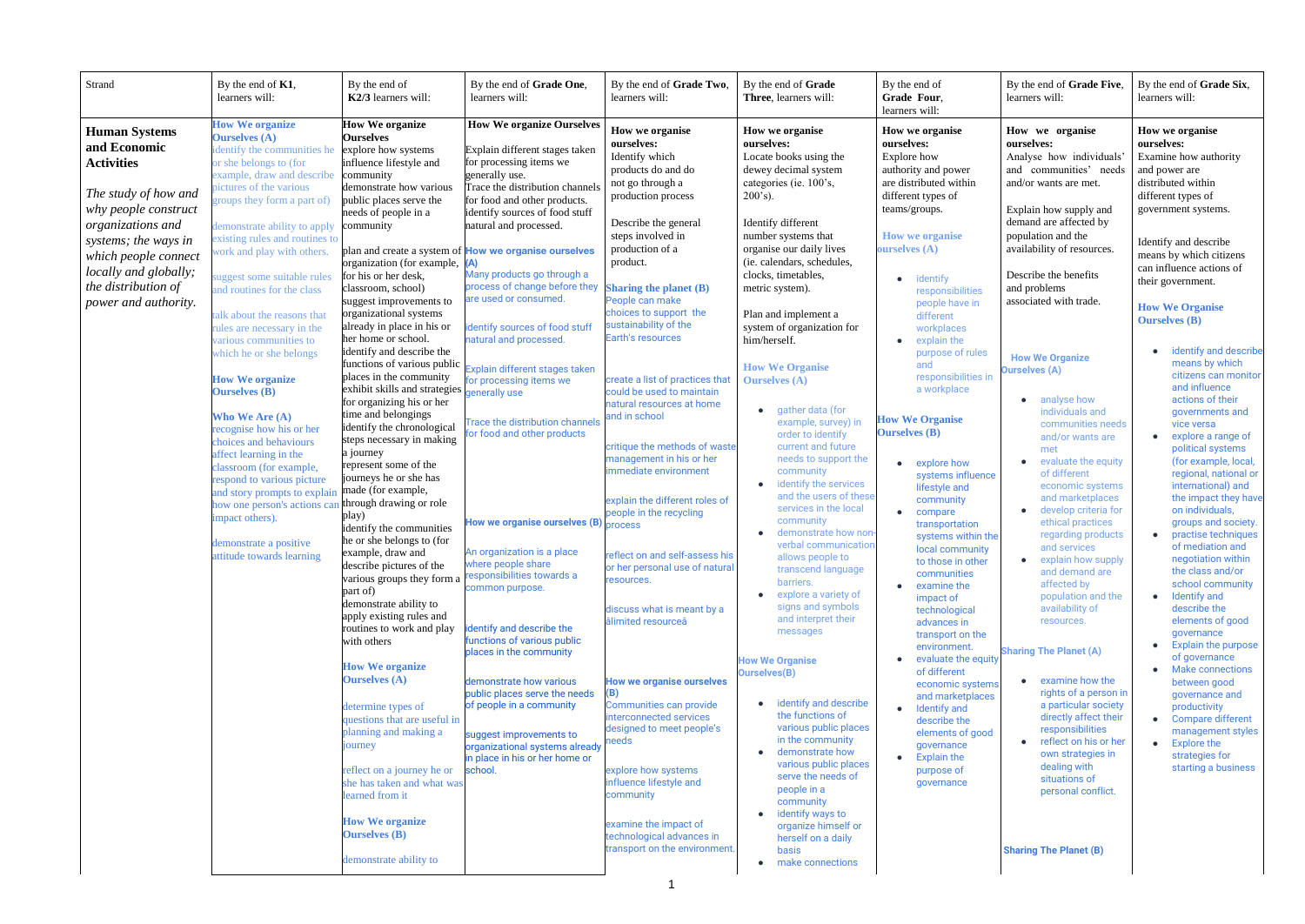| apply existing rules and    |              | identify and describe the           | between different            | <b>How We Express</b>             |
|-----------------------------|--------------|-------------------------------------|------------------------------|-----------------------------------|
| routines to work and play   |              | functions of various public         | services in the              | <b>Ourselves (B)</b>              |
| with others.                |              | places in the community             | community                    |                                   |
|                             |              | $\bullet$                           | identify the services        | examine the                       |
| suggest some suitable rules |              | demonstrate how various             | and the users of these       | impact of                         |
| and routines for the class  |              | public places serve the needs       | services in the local        | particular                        |
|                             |              | of people in a community            | community                    | technologies on                   |
| talk about the reasons that |              | $\bullet$                           | identify                     | sustainability                    |
| rules are necessary in the  |              |                                     | responsibilities people      | analyse how                       |
| various communities to      |              | compare and contrast the            | have in different            | individuals and                   |
| which he or she belongs     |              | functions of public and             | workplaces                   | communities                       |
|                             |              | private places.                     |                              | needs and/or                      |
| identify the difference     |              |                                     |                              | wants are met                     |
| between needs and wants     |              | plan and create a system of         |                              | develop criteria for<br>$\bullet$ |
|                             |              | organization (for example, for      |                              | ethical practices                 |
| Understand what makes a     |              | his or her desk, classroom,         |                              | regarding products                |
|                             | school)      |                                     |                              | and services                      |
| good citizen, why we have   |              |                                     |                              |                                   |
| rules, and why we need to   |              |                                     |                              |                                   |
| follow authority            |              | suggest improvements to             |                              |                                   |
|                             |              | organizational systems              |                              |                                   |
| develop awareness that all  |              | already in place in his or her      |                              |                                   |
| children have basic needs   |              | home or school.                     |                              |                                   |
| and wants                   |              |                                     | <b>Where We Are In Place</b> |                                   |
|                             |              | different roles people play in      | And Time (A)                 |                                   |
|                             |              | the production and                  |                              |                                   |
|                             |              | distribution chain                  | identify reasons why         |                                   |
| <b>PHASE 2</b>              |              |                                     |                              |                                   |
|                             |              |                                     | people migrate               |                                   |
| explore how systems         |              | identify ways to organize           |                              |                                   |
| influence lifestyle and     |              | himself or herself on a daily       | identify the long-term and   |                                   |
| community                   | <b>basis</b> |                                     | short-term effects of        |                                   |
|                             |              |                                     | migration                    |                                   |
| identify and describe the   |              |                                     |                              |                                   |
| functions of various public |              |                                     | compare and contrast two     |                                   |
| places in the community     |              | <b>How we organise ourselves</b>    | or more different human      |                                   |
|                             | (A)          |                                     | migrations.                  |                                   |
| demonstrate how various     |              | People create organizations         |                              |                                   |
| public places serve the     |              | to share responsibility             | Explain what it means to     |                                   |
| needs of people in a        |              | migrate<br>towards a common purpose |                              |                                   |
|                             |              |                                     |                              |                                   |
| community                   |              |                                     | The consequences of          |                                   |
|                             |              | explore how systems                 | migration on nations and     |                                   |
| compare and contrast the    |              | influence lifestyle and             | communities.                 |                                   |
| functions of public and     | community    |                                     |                              |                                   |
| private places.             |              |                                     |                              |                                   |
|                             |              | dentify and describe the            |                              |                                   |
| identify ways to organize   |              | functions of various public         | <b>Where We Are In Place</b> |                                   |
| himself or herself on a     |              | places in the community             | <b>And Time (B)</b>          |                                   |
| daily basis                 |              |                                     |                              |                                   |
|                             |              |                                     | determine types of           |                                   |
|                             |              | demonstrate how various             | questions that are           |                                   |
|                             |              | public places serve the needs       | useful in planning and       |                                   |
|                             |              | of people in a community            | making a journey             |                                   |
|                             |              | $\bullet$                           | represent some of the        |                                   |
| Who We Are (A)              |              | compare and contrast the            | journeys he or she has       |                                   |
|                             |              | functions of public and             | made (for example,           |                                   |
| identify the communities    |              | private places.                     | through drawing or           |                                   |
| he or she belongs to (for   |              |                                     | role play)                   |                                   |
| example, draw and           |              | identify ways to organize           | reflect on a journey he      |                                   |
| describe pictures of the    |              | himself or herself on a daily       | or she has taken and         |                                   |
| various groups they form a  | basis        |                                     | what was learned             |                                   |
| part of)                    |              |                                     | from it                      |                                   |
|                             |              | $\bullet$                           | identify reasons why         |                                   |
| demonstrate ability to      |              | plan and create a system of         | people migrate               |                                   |
| apply existing rules and    |              | organization (for example, for      | identify the long-term       |                                   |
| routines to work and play   |              | his or her desk, classroom,         | and short-term effects       |                                   |
|                             |              |                                     |                              |                                   |

|   | practise techniques       |  |
|---|---------------------------|--|
|   | of mediation and          |  |
|   |                           |  |
|   | negotiation within        |  |
|   | the class and/or          |  |
|   |                           |  |
|   | school community          |  |
|   | document examples         |  |
|   | of conflict (local and    |  |
|   |                           |  |
|   | global) and identify      |  |
|   | the causes and            |  |
|   | consequences              |  |
|   |                           |  |
|   | evaluate                  |  |
|   | effectiveness of          |  |
|   | real-life conflict        |  |
|   |                           |  |
|   | management (for           |  |
|   | example, research         |  |
|   | and analyse a global      |  |
| S |                           |  |
|   | conflict situation)       |  |
|   | reflect on his or her     |  |
|   | own strategies in         |  |
|   |                           |  |
|   | dealing with              |  |
|   | situations of             |  |
|   | personal conflict.        |  |
|   |                           |  |
|   |                           |  |
|   |                           |  |
|   |                           |  |
|   |                           |  |
|   |                           |  |
|   |                           |  |
|   |                           |  |
|   |                           |  |
|   | <b>Where We Are In</b>    |  |
|   | <b>Place And Time (B)</b> |  |
|   |                           |  |
|   |                           |  |
|   | identify reasons why      |  |
|   |                           |  |
|   |                           |  |
|   | people migrate            |  |
|   |                           |  |
|   | analyse ways that         |  |
|   | people adapt when         |  |
|   | they move from one        |  |
|   | place to another          |  |
|   |                           |  |
|   | identify the long-        |  |
|   | term and short-term       |  |
|   | effects of migration      |  |
|   | assess settlement         |  |
|   |                           |  |
|   | patterns and              |  |
|   | population                |  |
|   | distribution in           |  |
|   |                           |  |
|   | selected regions,         |  |
|   | areas or countries        |  |
|   | compare and               |  |
|   | contrast two or           |  |
|   |                           |  |
|   | more different            |  |
|   | human migrations.         |  |
|   | <b>Explain what it</b>    |  |
|   |                           |  |
|   | means to migrate          |  |
|   | The consequences          |  |
|   | of migration on           |  |
|   | nations and               |  |
|   |                           |  |
|   | communities.              |  |
|   |                           |  |
|   |                           |  |
|   | <b>How We Organise</b>    |  |
|   | <b>Ourselves (B)</b>      |  |
|   |                           |  |
|   |                           |  |
|   | analyse how               |  |
|   |                           |  |
|   | individuals and           |  |
|   | communities needs         |  |
|   | and/or wants are          |  |
|   | met                       |  |
|   |                           |  |
|   | <b>Identify</b> and       |  |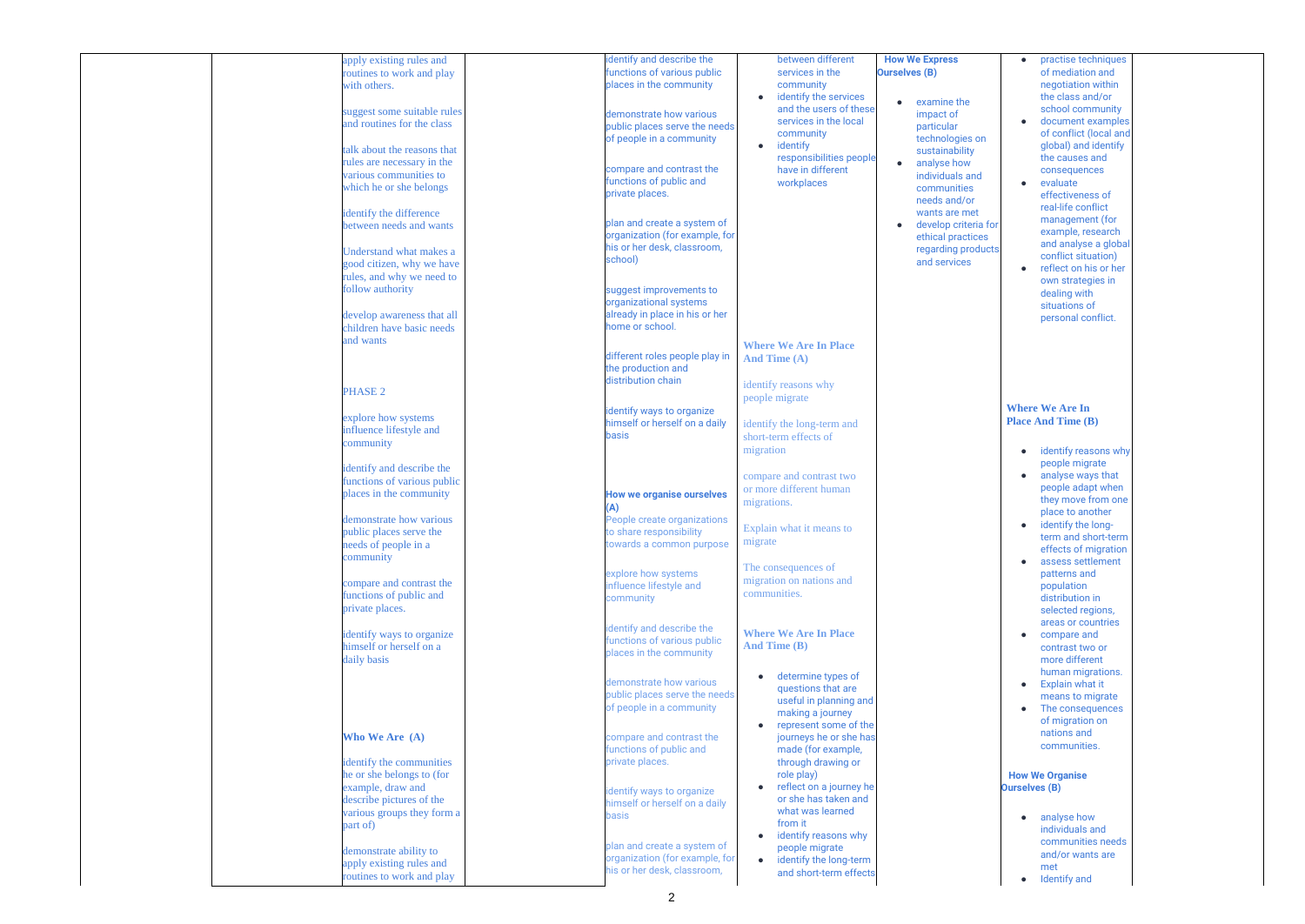| describe different         |  |
|----------------------------|--|
| types of industries        |  |
| Analyse the reasons        |  |
| for different              |  |
| industries within the      |  |
| society.                   |  |
| Identify the factors       |  |
| that influence             |  |
| industrialization          |  |
| <b>Examine the effects</b> |  |
| of industrialization       |  |
| on the environment         |  |
|                            |  |
|                            |  |
|                            |  |
|                            |  |
|                            |  |
|                            |  |
|                            |  |
|                            |  |
|                            |  |
|                            |  |
|                            |  |
|                            |  |
|                            |  |
|                            |  |
|                            |  |
|                            |  |
|                            |  |
|                            |  |
|                            |  |
|                            |  |
|                            |  |
|                            |  |
|                            |  |
|                            |  |
|                            |  |
|                            |  |
|                            |  |
|                            |  |
|                            |  |
|                            |  |
|                            |  |
|                            |  |
|                            |  |
|                            |  |
|                            |  |
|                            |  |
|                            |  |
|                            |  |
|                            |  |
|                            |  |
|                            |  |
|                            |  |
|                            |  |
|                            |  |
|                            |  |
|                            |  |
|                            |  |
|                            |  |
|                            |  |
|                            |  |
|                            |  |
|                            |  |
|                            |  |
|                            |  |
|                            |  |

|  | with others.                                         | school)                        | of migration                                    |  |
|--|------------------------------------------------------|--------------------------------|-------------------------------------------------|--|
|  |                                                      |                                | assess settlement<br>$\bullet$                  |  |
|  | suggest some suitable rules                          | suggest improvements to        | patterns and                                    |  |
|  | and routines for the class                           | organizational systems         | population<br>distribution in                   |  |
|  |                                                      | already in place in his or her | selected regions,                               |  |
|  | talk about the reasons that                          | home or school.                | areas or countries                              |  |
|  | rules are necessary in the<br>various communities to |                                |                                                 |  |
|  | which he or she belongs                              | different roles people play in |                                                 |  |
|  |                                                      | the production and             |                                                 |  |
|  | Understand what makes a                              | distribution chain             |                                                 |  |
|  | good citizen, why we have                            |                                | <b>How We Organise</b>                          |  |
|  | rules, and why we need to                            | Explain different stages taken | <b>Ourselves (B)</b>                            |  |
|  | follow authority                                     | for processing items we        |                                                 |  |
|  |                                                      | generally use                  | identify and describe<br>$\bullet$              |  |
|  | <b>Who We Are (B)</b>                                |                                | the functions of                                |  |
|  |                                                      | <b>Trace the distribution</b>  | various public places                           |  |
|  | recognise how his or her                             | channels for food and other    | in the community                                |  |
|  | choices and behaviours                               | products                       | demonstrate how<br>$\bullet$                    |  |
|  | affect learning in the                               |                                | various public places<br>serve the needs of     |  |
|  | classroom (for example,                              |                                | people in a                                     |  |
|  | respond to various picture                           |                                | community                                       |  |
|  | and story prompts to                                 |                                | identify ways to<br>$\bullet$                   |  |
|  | explain how one person's                             |                                | organize himself or                             |  |
|  | actions can impact others).                          |                                | herself on a daily                              |  |
|  |                                                      |                                | <b>basis</b>                                    |  |
|  | <b>How We Express</b><br><b>Ourselves</b> (A)        |                                | make connections                                |  |
|  |                                                      |                                | between different                               |  |
|  | demonstrate a positive                               |                                | services in the                                 |  |
|  | attitude towards learning                            |                                | community<br>identify the services<br>$\bullet$ |  |
|  |                                                      |                                | and the users of these                          |  |
|  | demonstrate ability to                               |                                | services in the local                           |  |
|  | apply existing rules and                             |                                | community                                       |  |
|  | routines to work and play                            |                                | identify<br>$\bullet$                           |  |
|  | with others.                                         |                                | responsibilities people                         |  |
|  |                                                      |                                | have in different                               |  |
|  | talk about the reasons that                          |                                | workplaces                                      |  |
|  | rules are necessary in the                           |                                |                                                 |  |
|  | various communities to                               |                                |                                                 |  |
|  | which he or she belongs                              |                                |                                                 |  |
|  |                                                      |                                |                                                 |  |
|  | <b>How We Express</b>                                |                                |                                                 |  |
|  | <b>Ourselves</b> (B)                                 |                                |                                                 |  |
|  | exhibit skills and strategies                        |                                |                                                 |  |
|  | for organizing his or her                            |                                | Explain how these                               |  |
|  | time and belongings                                  |                                | number systems connect                          |  |
|  |                                                      |                                | people locally and<br>globally.                 |  |
|  | identify the communities                             |                                |                                                 |  |
|  | he or she belongs to (for                            |                                |                                                 |  |
|  | example, draw and                                    |                                |                                                 |  |
|  | describe pictures of the                             |                                |                                                 |  |
|  | various groups they form a                           |                                |                                                 |  |
|  | part of)                                             |                                |                                                 |  |
|  |                                                      |                                |                                                 |  |
|  | demonstrate ability to                               |                                |                                                 |  |
|  | apply existing rules and                             |                                |                                                 |  |
|  | routines to work and play<br>with others.            |                                |                                                 |  |
|  |                                                      |                                |                                                 |  |
|  | suggest some suitable rules                          |                                |                                                 |  |
|  | and routines for the class                           |                                |                                                 |  |
|  |                                                      |                                |                                                 |  |
|  |                                                      |                                |                                                 |  |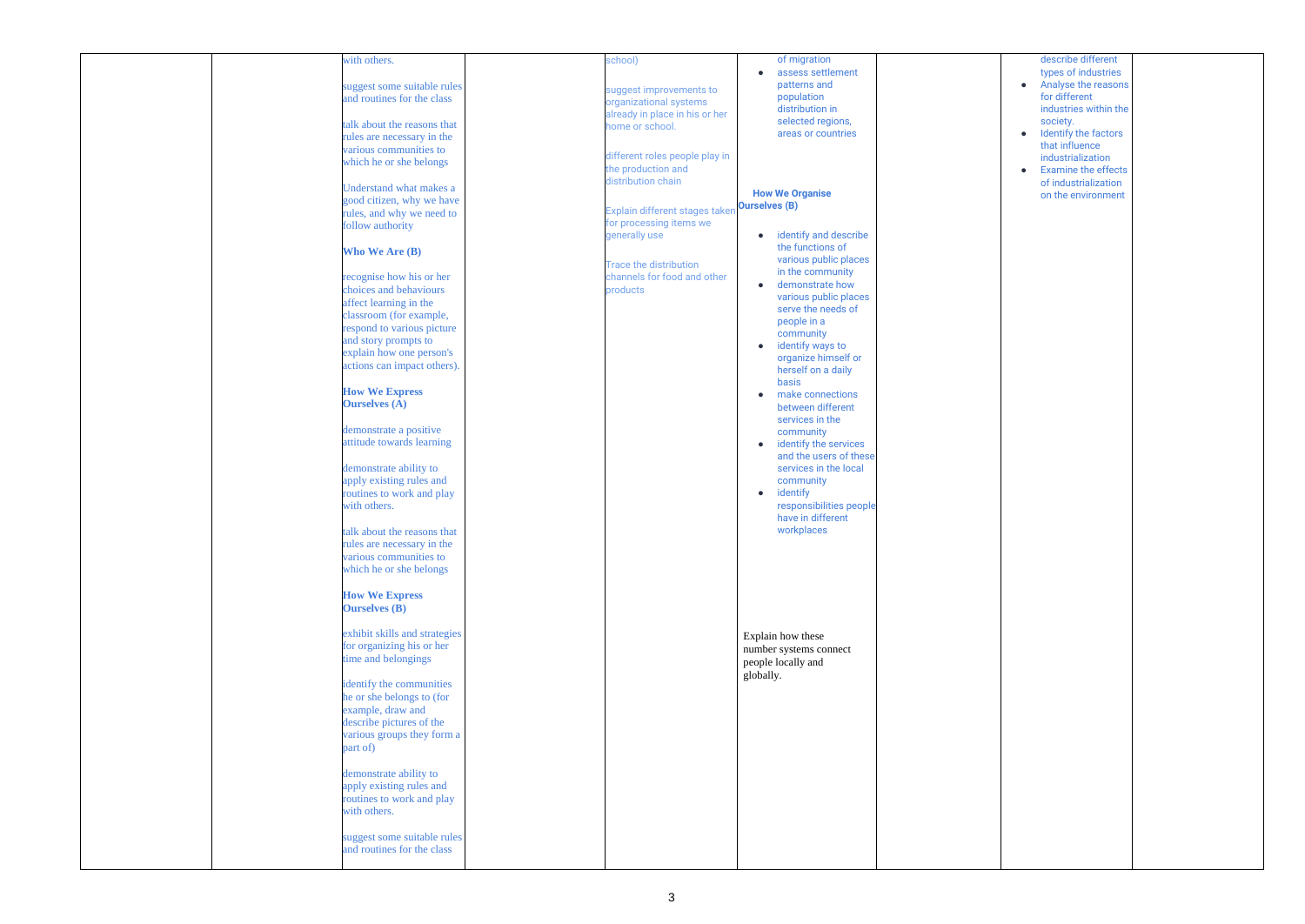| <b>Social</b>              | Who we are $(A)$                                             | Who we are:                                               | Who we are:                                                    | How we express                                           | Who we are: Compare                            | Who we are:                                        | #How we express                                   |                                           |
|----------------------------|--------------------------------------------------------------|-----------------------------------------------------------|----------------------------------------------------------------|----------------------------------------------------------|------------------------------------------------|----------------------------------------------------|---------------------------------------------------|-------------------------------------------|
| <b>Organization and</b>    | lemonstrate a positive<br>attitude towards learning          | Identify which                                            | Describe some of their own                                     | ourselves:                                               | and contrast current                           | Identify significant                               | ourselves:                                        | <b>How We Express Ourselves</b>           |
| <b>Culture</b>             |                                                              | $group(s)$ they belongs                                   | roles, relationships, and                                      | Explain why a particular<br>celebration is important     | family experiences with<br>those of a previous | people from a variety of<br>backgrounds (science,  | Identify how advances in<br>technology impact how |                                           |
|                            | suggest some suitable rules                                  |                                                           | responsibilities (e.g., as a                                   | in his or her own life                                   | generation.                                    | exploration, the arts,                             | people communicate.                               | distinguish between                       |
| The study of people,       | and routines for the class                                   | Identify how they                                         | student, member of a family,                                   |                                                          |                                                | literature, politics, etc)                         |                                                   | personal beliefs and                      |
| communities, cultures      |                                                              | know they belong to a                                     | friend, member of the                                          | Suggest reasons for                                      | Identify countries of                          | and nationalities                                  | Explore the different                             | belief systems                            |
| and societies; the         | demonstrate ability to apply                                 | particular group                                          | community)                                                     | various celebrations                                     | familial significance,                         |                                                    | ways in which we are                              | identify the source                       |
| ways in which              | existing rules and routines to                               |                                                           | Discuss different types of                                     |                                                          | and locate them on a                           | Defend why certain                                 | influenced (peer pressure,                        | of beliefs                                |
| <i>individuals, groups</i> | work and play with others.                                   | Identify the                                              | families (nuclear, extended,                                   | Identify and compare                                     | globe and/or print,                            | individuals are                                    | family values,                                    | reflect upon how<br>beliefs affect the    |
| and societies interact     | How we express ourselves                                     | communities they                                          | step-families, adoptive and                                    | celebrations observed                                    | digital, or interactive                        | considered significant                             | advertising, etc).                                | individual and                            |
|                            |                                                              | belong to (for                                            | biological, same-sex, single-                                  | by others in the class                                   | map.                                           |                                                    |                                                   | society.                                  |
| with each other.           | Identify places in the                                       | example, draw and<br>describe pictures of                 | parent, etc.)                                                  | Where we are in place                                    | Identify some ways in                          | Identify ways<br>significant people affect         | Discuss the different<br>reasons for trying to    |                                           |
|                            | local community where                                        | the various groups                                        |                                                                | and time $(A)$                                           | which heritage is passed                       | how we think about                                 | influence people                                  | <b>How We Express</b>                     |
|                            | we engage in play                                            | they form a part of)                                      | Describe the types of roles                                    | A community response                                     | on through familial events,                    | ourselves, through                                 | (advertising,                                     | <b>Ourselves (B)</b>                      |
|                            |                                                              |                                                           | and responsibilities that exist                                | to significant events                                    | stories, and artifacts.                        | different lens (race,                              | propaganda, political                             |                                           |
|                            | Identify people they                                         | Discuss their                                             | within their families.                                         | provides insights into the                               |                                                | culture, gender, religion,                         | issues, $etc$ ).                                  | describe the impact                       |
|                            | like to play with and                                        | interactions with people                                  |                                                                | histories and value into                                 | Create artefacts that                          | language, field of study,                          |                                                   | of communications                         |
|                            | why                                                          | and places                                                |                                                                | the community                                            | show how family                                | etc)                                               | Discuss the impact                                | technology on                             |
|                            |                                                              |                                                           | Who we are (B)                                                 |                                                          | history impacts on                             |                                                    | persuasion has on<br>them and others              | everyday<br>communication                 |
|                            | Identify preferences in                                      | <b>Who We Are (A)</b><br>talk about the reasons           |                                                                | explain why a particular                                 | individual identity.                           | Explore the influences<br>that shaped the life and | around the world                                  |                                           |
|                            | play                                                         | that rules are necessary                                  | Communities work together to<br>establish rights and           | celebration is important in his                          | Make<br>connections                            | work of a significant                              |                                                   |                                           |
|                            |                                                              | in the various                                            | responsibilities                                               | or her own life                                          | between<br>personal                            | person.                                            |                                                   |                                           |
|                            | Through play, explore                                        | communities to which he                                   |                                                                |                                                          | features of identity                           |                                                    | Who we are: Identify                              | <b>Who We Are (A)</b>                     |
|                            | the roles and                                                | or she belongs                                            | talk about the reasons that                                    | suggest reasons for various                              |                                                | <b>Who We Are (A)</b>                              | and describe ways that                            |                                           |
|                            | responsibilities of                                          | suggest some suitable rules                               | rules are necessary in the                                     | celebrations                                             | <b>How We Express</b>                          |                                                    | beliefs and values                                | examine how the                           |
|                            | members of the<br>community                                  | and routines for the class                                | various communities to which                                   |                                                          | <b>Ourselves</b> (A)                           | distinguish                                        | influence people's                                | rights of a person in                     |
|                            |                                                              | recognise how his or her                                  | he or she belongs                                              | identify and compare                                     |                                                | between persona                                    | daily lives.                                      | a particular society                      |
|                            | identify changes he or she                                   | choices and behaviours                                    |                                                                | traditions and celebrations<br>observed by others in the | <b>odescribe how artifacts,</b>                | beliefs and belief<br>systems                      | Identify similarities and                         | directly affect their                     |
|                            | has undergone from birth to                                  | affect learning in the                                    | suggest some suitable rules                                    | class                                                    | heirlooms and rituals<br>are evidence of       | identify the sourc<br>$\bullet$                    | differences between the                           | responsibilities<br>identify and describe |
|                            | present (for example, discuss                                | classroom (for example,                                   | and routines for the class                                     |                                                          | cultural identity                              | of beliefs                                         | basic tenets, rituals and                         | means by which                            |
|                            | with classmates what                                         | respond to various picture                                |                                                                | use a variety of sources to                              | <b>•demonstrate how non-</b>                   | reflect upon how<br>$\bullet$                      | narratives of the major                           | citizens can monitor                      |
|                            | changes their families have<br>undergone in their lifetimes) | and story prompts to                                      | demonstrate ability to apply<br>existing rules and routines to | gain information about                                   | verbal communication                           | beliefs affect the<br>individual and               | belief systems.                                   | and influence                             |
|                            | place events from his or her                                 | explain how one person's<br>actions can impact others)    | work and play with others                                      | celebrations from both a                                 | allows people to<br>transcend language         | society.                                           |                                                   | actions of their                          |
|                            | life in chronological order                                  |                                                           |                                                                | historical and a cultural                                | barriers.                                      | explore issues                                     | Investigate how<br>religious and secular          | governments and<br>vice versa             |
|                            | (for example, using personal                                 | demonstrate a positive                                    | identify the communities he or                                 | perspective                                              | oidentify the cultural and                     | relating to                                        | cultures and belief                               |                                           |
|                            | photos). suggest some                                        | attitude towards learning                                 | she belongs to (for example,                                   | describe and compare the                                 | historical context in                          | children's rights,                                 | systems sustain                                   | <b>Who We Are (B)</b>                     |
|                            | suitable rules and routines<br>for the class                 |                                                           | draw and describe pictures of                                  | various communities to which                             | which signs and<br>symbols develop             | roles and<br>responsibilities in                   | different ways of life                            |                                           |
|                            | demonstrate ability to apply                                 | exhibit skills and strategies                             | the various groups they form a<br>part of                      | he or she belongs                                        | explore a variety of signs                     | relation to his or                                 | and what is required for                          | reflect upon how                          |
|                            | existing rules and routines to                               | for organizing his or her                                 |                                                                |                                                          | and symbols and                                | her own and other                                  | them to co-exist                                  | beliefs affect the                        |
|                            | work and play with others.                                   | time and belongings                                       |                                                                | recognise the components of                              | interpret their                                | cultures                                           | harmoniously.                                     | individual and                            |
|                            | demonstrate a positive                                       | <b>PHASE 2</b>                                            |                                                                | a local community                                        | messages                                       | recognise how<br>rituals and                       | Explain the connection                            | society.                                  |
|                            | attitude towards learning<br>exhibit skills and strategies   |                                                           |                                                                |                                                          |                                                | traditions                                         | between identity and                              | explore issues<br>relating to children's  |
|                            | for organizing his or her time identify ways to organize     |                                                           |                                                                | identify the contributions of                            |                                                | contribute to                                      | belief systems and                                | rights, roles and                         |
|                            | and belongings                                               | himself or herself on a                                   | Where we are in place and time community                       | different members of a                                   |                                                | cultural identity                                  | values.                                           | responsibilities in                       |
|                            | recognise how his or her                                     | daily basis                                               |                                                                |                                                          | <b>Who We Are (B)</b>                          | identify and<br>$\bullet$<br>describe ways that    |                                                   | relation to his or her                    |
|                            | choices and behaviours                                       |                                                           |                                                                | create and share his or her                              |                                                | family, groups and                                 |                                                   | own and other<br>cultures                 |
|                            | affect learning in the<br>classroom (for example,            | plan and create a system of<br>organization (for example, | Environment, cultural                                          | own story about being a                                  | • analyse the need for                         | community                                          | <b>How We Express</b><br>Ourselves $(A)$          | identify and describe                     |
|                            | respond to various picture                                   | for his or her desk,                                      | influences and local needs                                     | community member.                                        | role models in our<br>lives                    | influence personal                                 |                                                   | the components of                         |
|                            | and story prompts to explain classroom, school)              |                                                           | determine the design of                                        |                                                          | examine the impact of                          | choices                                            |                                                   | culture                                   |
|                            | how one person's actions can                                 |                                                           | people's homes.                                                | demonstrate how various                                  | role models in our life                        | explore how<br>$\bullet$<br>cultures may have      | identify and describe<br>$\bullet$                | recognise how<br>$\bullet$                |
|                            | impact others).                                              | create and share his or her                               |                                                                | public places serve the needs                            | • identify the factors                         | certain                                            | the components of                                 | rituals and traditions                    |
|                            |                                                              |                                                           |                                                                | $\boldsymbol{\Lambda}$                                   |                                                |                                                    |                                                   |                                           |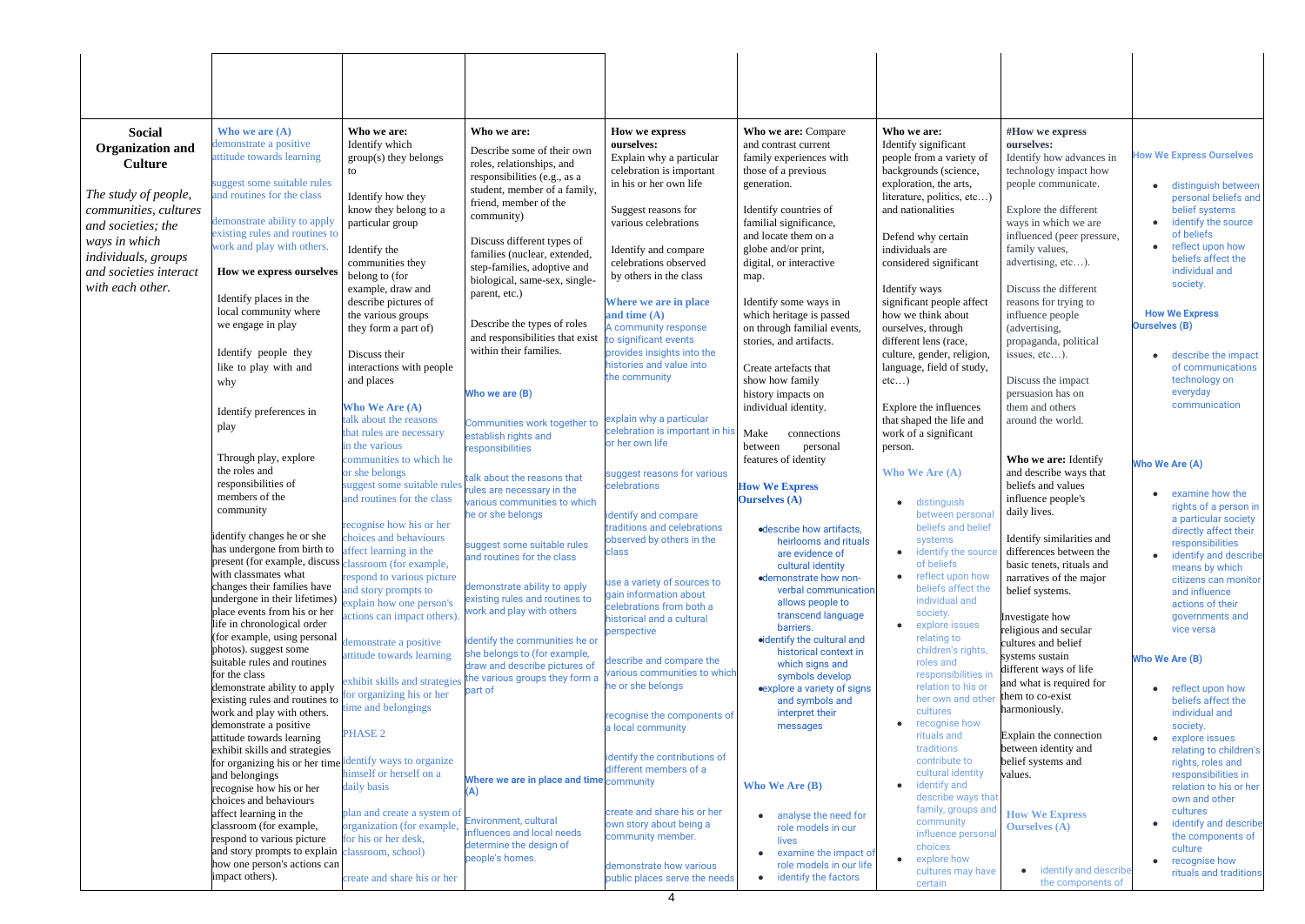| suggest some suitable rules                               | own story about being a     |                                 | of people in a community      | that affect individual               | expectations of           |
|-----------------------------------------------------------|-----------------------------|---------------------------------|-------------------------------|--------------------------------------|---------------------------|
| and routines for the class                                | community member.           |                                 |                               | choices and actions                  | how to act and            |
|                                                           |                             | explain how communities have    | compare and contrast the      | identify the sources of<br>$\bullet$ | dress, and the            |
| talk about the reasons that                               |                             | natural and constructed         | functions of public and       | beliefs and values                   | ways this may             |
| rules are necessary in the                                |                             | <b>features</b>                 | private places.               | examine the effects of               | differ according to       |
| various communities to                                    | <b>Who We Are (B)</b>       |                                 |                               | beliefs and values on                | private and public        |
| which he or she belongs                                   |                             |                                 |                               | the individual and                   | contexts                  |
|                                                           | identify the communities    | express his or her              | identify ways to organize     | society                              |                           |
| identify the communities he                               | the or she belongs to (for  | understanding of what a home    | himself or herself on a daily |                                      |                           |
| or she belongs to (for                                    |                             |                                 | basis                         |                                      |                           |
| example, draw and describe                                | example, draw and           |                                 |                               |                                      | <b>How We Express</b>     |
| pictures of the various                                   | describe pictures of the    | research and compare homes      |                               |                                      |                           |
| groups they form a part of                                | various groups they form a  | in different cultures           |                               |                                      | <b>Ourselves</b> (A)      |
|                                                           | part of)                    |                                 |                               |                                      |                           |
| <b>How We Express Ourselves</b>                           |                             |                                 |                               |                                      | explore how cultures      |
| A)                                                        | alk about the reasons that  | identify factors that influence |                               |                                      | may have certain          |
| use primary sources (such as                              | rules are necessary in the  | where people live and what      |                               |                                      | expectations of how to    |
| parents and grandparents) to                              | various communities to      | their homes are like            |                               |                                      | act and dress, and the    |
| identify reasons for                                      | which he or she belongs     |                                 |                               |                                      | ways this may differ      |
| documenting personal                                      |                             |                                 |                               |                                      | according to private and  |
| history                                                   | suggest some suitable rules |                                 |                               |                                      | public contexts           |
|                                                           | and routines for the class  |                                 |                               |                                      |                           |
|                                                           |                             |                                 |                               |                                      | reflect on his or her own |
| share family celebrations                                 | demonstrate ability to      |                                 |                               |                                      | misconceptions about      |
| and/or festivals                                          |                             |                                 |                               |                                      | people (for example,      |
|                                                           | apply existing rules and    |                                 |                               |                                      |                           |
| <b>How We Express Ourselves</b>                           | routines to work and play   |                                 |                               |                                      | relating to age, race,    |
| <b>(B)</b>                                                | with others.                |                                 |                               |                                      | gender, disability).      |
|                                                           |                             |                                 |                               |                                      |                           |
| suggest some suitable rules                               | recognise how his or her    |                                 |                               |                                      | identify and describe     |
| and routines for the class                                | choices and behaviours      |                                 |                               |                                      | ways that family,         |
|                                                           | affect learning in the      |                                 |                               |                                      | groups and community      |
| demonstrate ability to apply                              | classroom (for example,     |                                 |                               |                                      | influence personal        |
| existing rules and routines to respond to various picture |                             |                                 |                               |                                      | choices                   |
| work and play with others.                                | and story prompts to        |                                 |                               |                                      |                           |
|                                                           | explain how one person's    |                                 |                               |                                      | <b>How We Express</b>     |
| demonstrate a positive                                    | actions can impact others). |                                 |                               |                                      | <b>Ourselves</b> (B)      |
| attitude towards learning                                 |                             |                                 |                               |                                      |                           |
|                                                           |                             |                                 |                               |                                      | • describe the            |
| recognise how his or her                                  | <b>How We organize</b>      |                                 |                               |                                      | impact of                 |
| choices and behaviours                                    | <b>Ourselves</b> (A)        |                                 |                               |                                      | communications            |
| affect learning in the                                    |                             |                                 |                               |                                      | technology on             |
| classroom (for example,                                   | talk about the reasons that |                                 |                               |                                      | everyday                  |
| respond to various picture                                | rules are necessary in the  |                                 |                               |                                      | communication             |
| and story prompts to explain                              | various communities to      |                                 |                               |                                      | identify the              |
| how one person's actions can                              | which he or she belongs     |                                 |                               |                                      | cultural and              |
| impact others).                                           |                             |                                 |                               |                                      | historical context        |
|                                                           | demonstrate ability to      |                                 |                               |                                      | in which signs and        |
|                                                           |                             |                                 |                               |                                      | symbols develop           |
| <b>How We organize</b>                                    | apply existing rules and    |                                 |                               |                                      | describe how              |
| <b>Ourselves</b> (A)                                      | routines to work and play   |                                 |                               |                                      | artifacts,                |
|                                                           | with others.                |                                 |                               |                                      | heirlooms and             |
| identify the                                              |                             |                                 |                               |                                      | rituals are               |
| communities he or she                                     | <b>How We Organise</b>      |                                 |                               |                                      | evidence of               |
| belongs to (for                                           | <b>Ourselves</b> (B)        |                                 |                               |                                      | cultural identity         |
| example, draw and                                         |                             |                                 |                               |                                      | demonstrate how           |
|                                                           | <b>PHASE 2</b>              |                                 |                               |                                      | non-verbal                |
| describe pictures of the                                  |                             |                                 |                               |                                      | communication             |
| various groups they                                       | describe and compare the    |                                 |                               |                                      | allows people to          |
| form a part of)                                           | various communities to      |                                 |                               |                                      | transcend                 |
|                                                           | which he or she belongs     |                                 |                               |                                      | language barriers.        |
| <b>How We Organise</b>                                    |                             |                                 |                               |                                      |                           |
| <b>Ourselves</b> (B)                                      | create graphs and charts to |                                 |                               |                                      |                           |
| use primary sources (such as                              | organize and interpret      |                                 |                               |                                      | <b>Who We Are (A)</b>     |
| parents and grandparents) to                              | information.                |                                 |                               |                                      |                           |
| identify reasons for                                      |                             |                                 |                               |                                      | distinguish               |
| documenting personal                                      |                             |                                 |                               |                                      | between personal          |
|                                                           |                             |                                 |                               |                                      |                           |

| to<br>ic<br>l                           | culture<br>recognise how<br>rituals and traditions<br>contribute to cultural<br>identity<br>interpret cultural<br>beliefs and values<br>using the evidence<br>provided by rituals,<br>traditions and<br>artifacts<br>describe advantages<br>and disadvantages<br>of cultural and<br>individual diversity<br><b>Explore different</b><br>forms of art                                                                                                                                                                                                                                                                                                                             | contribute to cultural<br>identity<br>interpret cultural<br>beliefs and values<br>using the evidence<br>provided by rituals,<br>traditions and<br>artifacts<br>reflect on the<br>influence of the arts<br>and technology<br>throughout history in<br>the representation<br>of culture.<br>examine how the<br>rights of a person in<br>a particular society<br>directly affect their<br>responsibilities<br>explore how cultures<br>may have certain |
|-----------------------------------------|----------------------------------------------------------------------------------------------------------------------------------------------------------------------------------------------------------------------------------------------------------------------------------------------------------------------------------------------------------------------------------------------------------------------------------------------------------------------------------------------------------------------------------------------------------------------------------------------------------------------------------------------------------------------------------|-----------------------------------------------------------------------------------------------------------------------------------------------------------------------------------------------------------------------------------------------------------------------------------------------------------------------------------------------------------------------------------------------------------------------------------------------------|
| $\mathbf{1}$<br>S<br>ςt<br>nd<br>þ<br>Ŵ | <b>Sharing The Planet (A)</b><br>explore issues<br>relating to children's<br>rights, roles and<br>responsibilities in<br>relation to his or her<br>own and other<br>cultures<br>analyse a variety of<br>sources that<br>describes the risks<br>and challenges that<br>children face<br>describe how<br>organizations and<br>individuals meet the<br>needs and wants of<br>children<br>suggest ways in<br>which an individual<br>can overcome<br>adversity.<br>examine how the<br>rights of a person in<br>a particular society<br>directly affect their<br>responsibilities<br>reflect on his or her<br>own strategies in<br>dealing with<br>situations of<br>personal conflict. | expectations of how<br>to act and dress,<br>and the ways this<br>may differ according<br>to private and public<br>contexts<br>describe advantages<br>and disadvantages<br>of cultural and<br>individual diversity                                                                                                                                                                                                                                   |
| Ś.                                      |                                                                                                                                                                                                                                                                                                                                                                                                                                                                                                                                                                                                                                                                                  |                                                                                                                                                                                                                                                                                                                                                                                                                                                     |
| al                                      |                                                                                                                                                                                                                                                                                                                                                                                                                                                                                                                                                                                                                                                                                  |                                                                                                                                                                                                                                                                                                                                                                                                                                                     |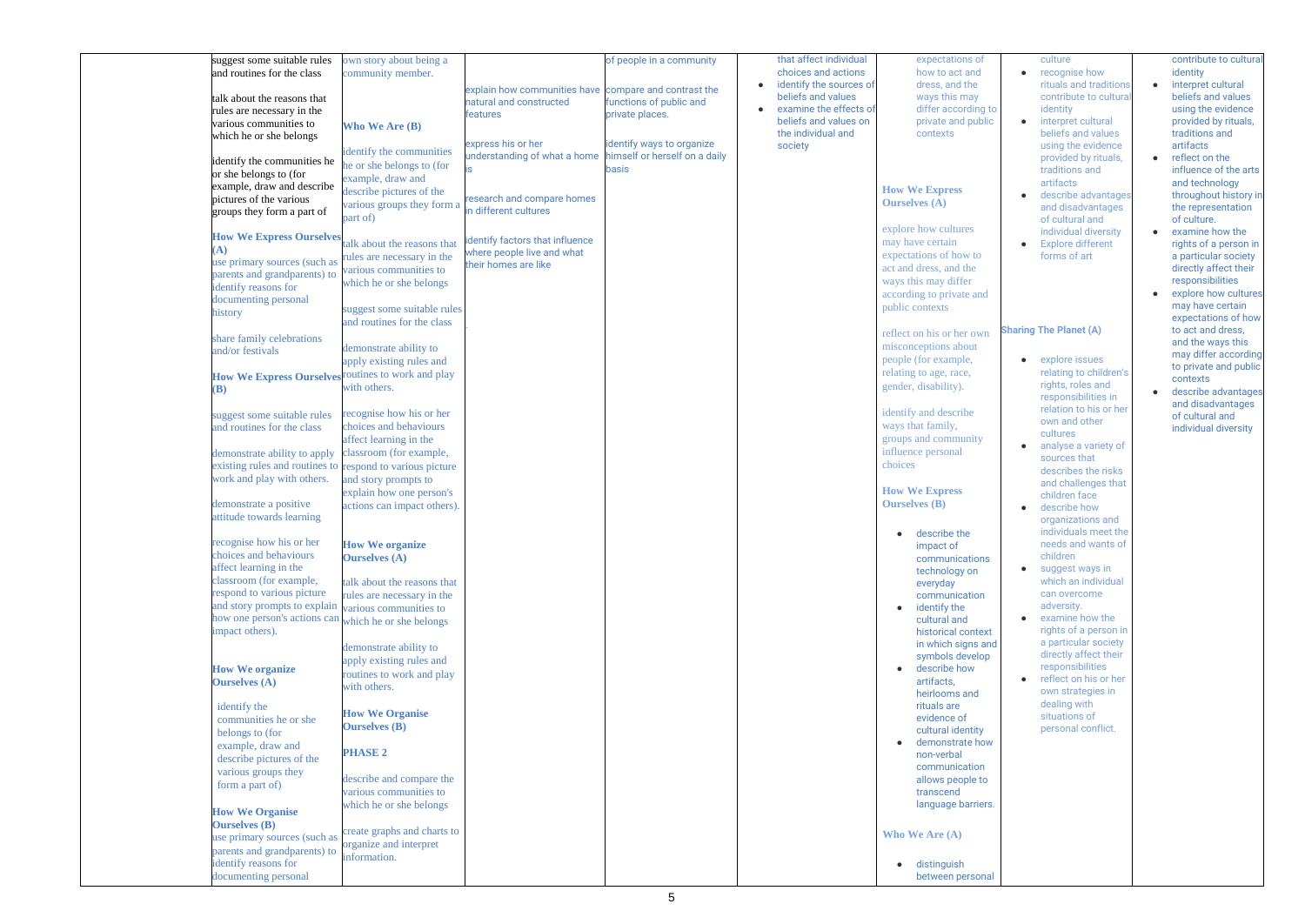| history                                                 | identify and describe the   |  |                | beliefs and belief               |
|---------------------------------------------------------|-----------------------------|--|----------------|----------------------------------|
|                                                         | functions of various public |  |                | systems                          |
|                                                         |                             |  |                |                                  |
| demonstrate ability to apply                            | places in the community     |  | $\bullet$      | identify the source              |
| existing rules and routines to                          |                             |  |                | of beliefs                       |
|                                                         |                             |  |                | • reflect upon how               |
| work and play with others.                              | demonstrate how various     |  |                |                                  |
|                                                         | public places serve the     |  |                | beliefs affect the               |
|                                                         |                             |  |                | individual and                   |
| demonstrate a positive                                  | needs of people in a        |  |                | society.                         |
| attitude towards learning                               | community                   |  |                |                                  |
|                                                         |                             |  |                | explore issues                   |
|                                                         |                             |  |                | relating to                      |
| recognise how his or her                                | compare and contrast the    |  |                | children's rights,               |
| choices and behaviours                                  | functions of public and     |  |                | roles and                        |
|                                                         |                             |  |                |                                  |
| affect learning in the                                  | private places.             |  |                | responsibilities in              |
| classroom (for example,                                 |                             |  |                | relation to his or               |
| respond to various picture                              | identify ways to organize   |  |                | her own and other                |
|                                                         |                             |  |                |                                  |
| and story prompts to explain himself or herself on a    |                             |  |                | cultures                         |
| how one person's actions can daily basis                |                             |  |                | recognise how                    |
|                                                         |                             |  |                | rituals and                      |
| impact others).                                         |                             |  |                |                                  |
|                                                         | plan and create a system of |  |                | traditions                       |
| identify a small family                                 | organization (for example,  |  |                | contribute to                    |
|                                                         |                             |  |                | cultural identity                |
| ( <i>i.e.nuclear</i> - 'my family')                     | for his or her desk,        |  |                |                                  |
| and a big family                                        | classroom, school)          |  |                | identify and                     |
|                                                         |                             |  |                | describe ways that               |
| (i.e.extended - 'our family')                           |                             |  |                |                                  |
| families by their members                               | suggest improvements to     |  |                | family, groups and               |
|                                                         |                             |  |                | community                        |
|                                                         | organizational systems      |  |                | influence personal               |
| share family celebrations                               | already in place in his or  |  |                | choices                          |
| and/or festivals                                        | her home or school.         |  |                |                                  |
|                                                         |                             |  |                | explore how                      |
|                                                         |                             |  |                | cultures may have                |
| talk about the roles of                                 | create and share his or her |  |                | certain                          |
|                                                         |                             |  |                |                                  |
| members in a family                                     | own story about being a     |  |                | expectations of                  |
|                                                         | community member.           |  |                | how to act and                   |
|                                                         |                             |  |                | dress, and the                   |
|                                                         |                             |  |                |                                  |
|                                                         | identify the contributions  |  |                | ways this may                    |
| <b>Who We Are (B)</b>                                   | of different members of a   |  |                | differ according to              |
|                                                         |                             |  |                | private and public               |
| identify the communities he community                   |                             |  |                |                                  |
| or she belongs to (for                                  |                             |  |                | contexts                         |
| example, draw and describe                              |                             |  |                |                                  |
|                                                         |                             |  |                |                                  |
| pictures of the various                                 |                             |  |                | <b>Where We Are In Place And</b> |
| groups they form a part of)                             | <b>How We Express</b>       |  | Time (B)       |                                  |
|                                                         |                             |  |                |                                  |
|                                                         | <b>Ourselves</b> (A)        |  |                |                                  |
| suggest some suitable rules                             | suggest some suitable rules |  |                |                                  |
|                                                         |                             |  | $\bullet$      | identify the                     |
| and routines for the class                              | and routines for the class  |  |                | cultural and                     |
|                                                         |                             |  |                | historical context               |
| demonstrate ability to apply                            | demonstrate ability to      |  |                | in which signs and               |
|                                                         |                             |  |                |                                  |
| existing rules and routines to apply existing rules and |                             |  |                | symbols develop                  |
| work and play with others.                              | routines to work and play   |  |                |                                  |
|                                                         | with others.                |  |                |                                  |
|                                                         |                             |  |                |                                  |
| demonstrate a positive                                  |                             |  |                |                                  |
| attitude towards learning                               | talk about the reasons that |  |                |                                  |
|                                                         |                             |  | Who We Are (B) |                                  |
|                                                         | rules are necessary in the  |  |                |                                  |
| <b>Where We Are In Place</b>                            | various communities to      |  |                |                                  |
|                                                         |                             |  |                | distinguish                      |
| and Time $(B)$                                          | which he or she belongs     |  |                |                                  |
| use primary sources (such as                            |                             |  |                | between personal                 |
| parents and grandparents) to use primary sources (such  |                             |  |                | beliefs and belief               |
|                                                         |                             |  |                | systems                          |
| identify reasons for                                    | as parents and              |  |                |                                  |
| documenting personal                                    | grandparents) to identify   |  |                | identify the source              |
|                                                         |                             |  |                | of beliefs                       |
| history                                                 | reasons for documenting     |  | $\bullet$      | reflect upon how                 |
|                                                         | personal history            |  |                | beliefs affect the               |
| talk about the different ways                           |                             |  |                |                                  |
|                                                         |                             |  |                | individual and                   |
| in which family history can                             | explain why a particular    |  |                | society.                         |
| be documented                                           | celebration is important in |  |                | identify and                     |
|                                                         | his or her own life         |  |                |                                  |
|                                                         |                             |  |                | describe the                     |
| identify the communities he                             |                             |  |                | components of                    |
| or she belongs to (for                                  |                             |  |                | culture                          |
|                                                         |                             |  |                |                                  |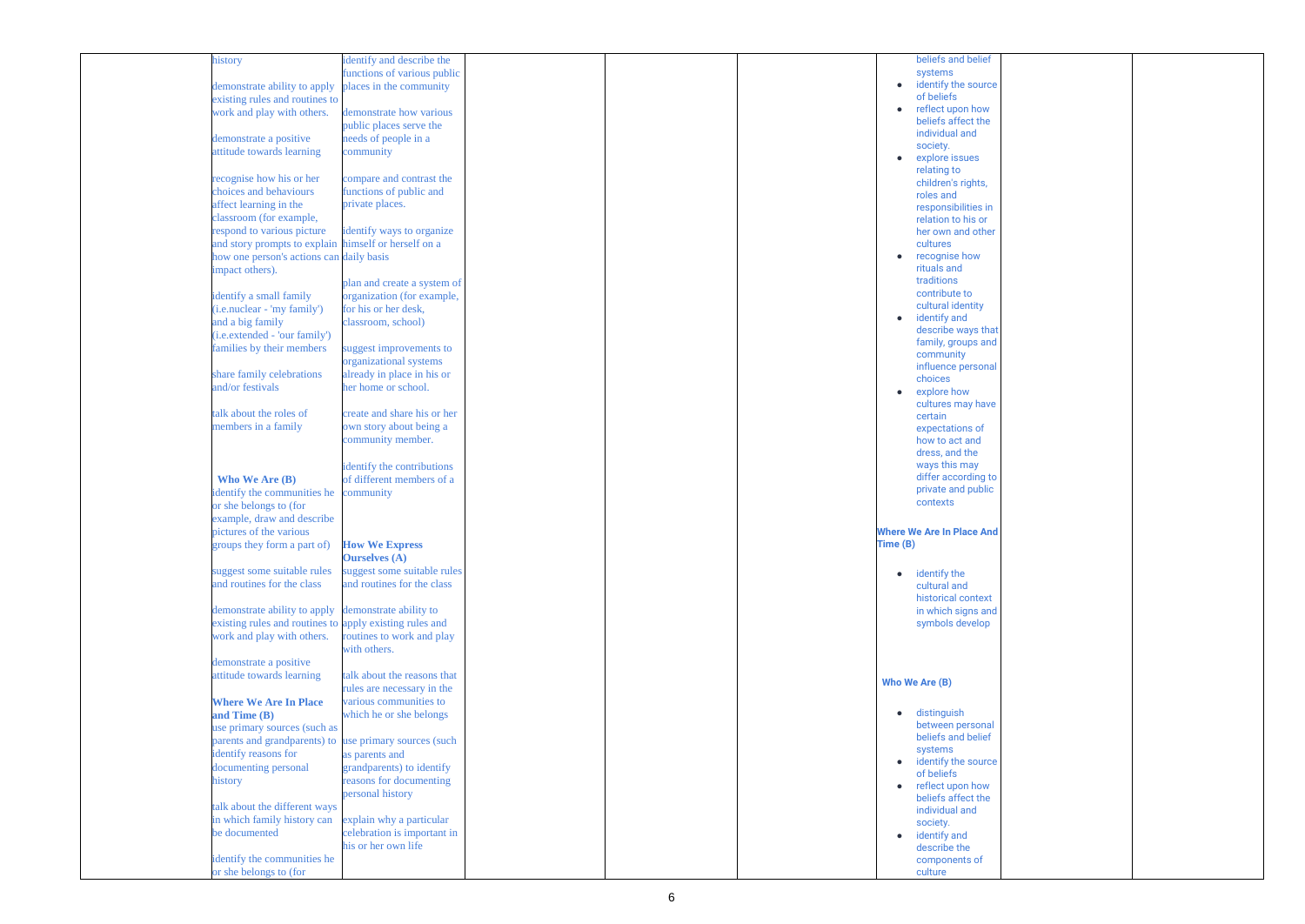| example, draw and describe                               | <b>PHASE 2</b>               |  | $\bullet$ | recognise how        |  |
|----------------------------------------------------------|------------------------------|--|-----------|----------------------|--|
| pictures of the various                                  |                              |  |           | rituals and          |  |
| groups they form a part of)                              | create graphs and charts to  |  |           | traditions           |  |
|                                                          |                              |  |           | contribute to        |  |
|                                                          | organize and interpret       |  |           |                      |  |
| suggest some suitable rules                              | information.                 |  |           | cultural identity    |  |
| and routines for the class                               |                              |  | $\bullet$ | interpret cultural   |  |
|                                                          |                              |  |           | beliefs and values   |  |
|                                                          | identify the communities     |  |           |                      |  |
| demonstrate ability to apply                             | he or she belongs to (for    |  |           | using the evidence   |  |
|                                                          |                              |  |           | provided by rituals, |  |
| existing rules and routines to example, draw and         |                              |  |           | traditions and       |  |
| work and play with others.                               | describe pictures of the     |  |           | artifacts            |  |
|                                                          | various groups they form a   |  |           | reflect on the       |  |
|                                                          | part of)                     |  | $\bullet$ |                      |  |
| demonstrate a positive                                   |                              |  |           | influence of the     |  |
| attitude towards learning                                |                              |  |           | arts and             |  |
|                                                          | demonstrate a positive       |  |           | technology           |  |
|                                                          |                              |  |           |                      |  |
| recognise how his or her                                 | attitude towards learning    |  |           | throughout history   |  |
| choices and behaviours                                   |                              |  |           | in the               |  |
| affect learning in the                                   | PHASE 2                      |  |           | representation of    |  |
|                                                          |                              |  |           | culture.             |  |
| classroom (for example,                                  |                              |  |           |                      |  |
| respond to various picture                               | explain why a particular     |  | $\bullet$ | explore how          |  |
| and story prompts to explain celebration is important in |                              |  |           | cultures may have    |  |
|                                                          |                              |  |           | certain              |  |
| how one person's actions can his or her own life         |                              |  |           | expectations of      |  |
| impact others).                                          |                              |  |           |                      |  |
|                                                          | create graphs and charts to  |  |           | how to act and       |  |
|                                                          |                              |  |           | dress, and the       |  |
|                                                          | organize and interpret       |  |           | ways this may        |  |
|                                                          | information.                 |  |           | differ according to  |  |
|                                                          |                              |  |           |                      |  |
|                                                          |                              |  |           | private and public   |  |
|                                                          |                              |  |           | contexts             |  |
|                                                          |                              |  | $\bullet$ | describe             |  |
|                                                          | <b>How We Express</b>        |  |           | advantages and       |  |
|                                                          |                              |  |           |                      |  |
|                                                          | <b>Ourselves (B)</b>         |  |           | disadvantages of     |  |
|                                                          |                              |  |           | cultural and         |  |
|                                                          | use primary sources (such    |  |           | individual diversity |  |
|                                                          |                              |  |           |                      |  |
|                                                          | as parents and               |  |           |                      |  |
|                                                          | grandparents) to identify    |  |           |                      |  |
|                                                          | reasons for documenting      |  |           |                      |  |
|                                                          |                              |  |           |                      |  |
|                                                          | personal history             |  |           |                      |  |
|                                                          |                              |  |           |                      |  |
|                                                          | place events from his or     |  |           |                      |  |
|                                                          |                              |  |           |                      |  |
|                                                          | her life in chronological    |  |           |                      |  |
|                                                          | order (for example, using    |  |           |                      |  |
|                                                          | personal photos).            |  |           |                      |  |
|                                                          |                              |  |           |                      |  |
|                                                          |                              |  |           |                      |  |
|                                                          | talk about the reasons that  |  |           |                      |  |
|                                                          | rules are necessary in the   |  |           |                      |  |
|                                                          |                              |  |           |                      |  |
|                                                          | various communities to       |  |           |                      |  |
|                                                          | which he or she belongs      |  |           |                      |  |
|                                                          |                              |  |           |                      |  |
|                                                          |                              |  |           |                      |  |
|                                                          | suggest some suitable rules  |  |           |                      |  |
|                                                          | and routines for the class   |  |           |                      |  |
|                                                          |                              |  |           |                      |  |
|                                                          |                              |  |           |                      |  |
|                                                          | demonstrate ability to       |  |           |                      |  |
|                                                          | apply existing rules and     |  |           |                      |  |
|                                                          | routines to work and play    |  |           |                      |  |
|                                                          |                              |  |           |                      |  |
|                                                          | with others.                 |  |           |                      |  |
|                                                          |                              |  |           |                      |  |
|                                                          | demonstrate a positive       |  |           |                      |  |
|                                                          |                              |  |           |                      |  |
|                                                          | attitude towards learning    |  |           |                      |  |
|                                                          |                              |  |           |                      |  |
|                                                          | <b>Where We Are In Place</b> |  |           |                      |  |
|                                                          |                              |  |           |                      |  |
|                                                          | and Time (B)                 |  |           |                      |  |
|                                                          |                              |  |           |                      |  |
|                                                          | talk about the different     |  |           |                      |  |
|                                                          |                              |  |           |                      |  |
|                                                          | ways in which family         |  |           |                      |  |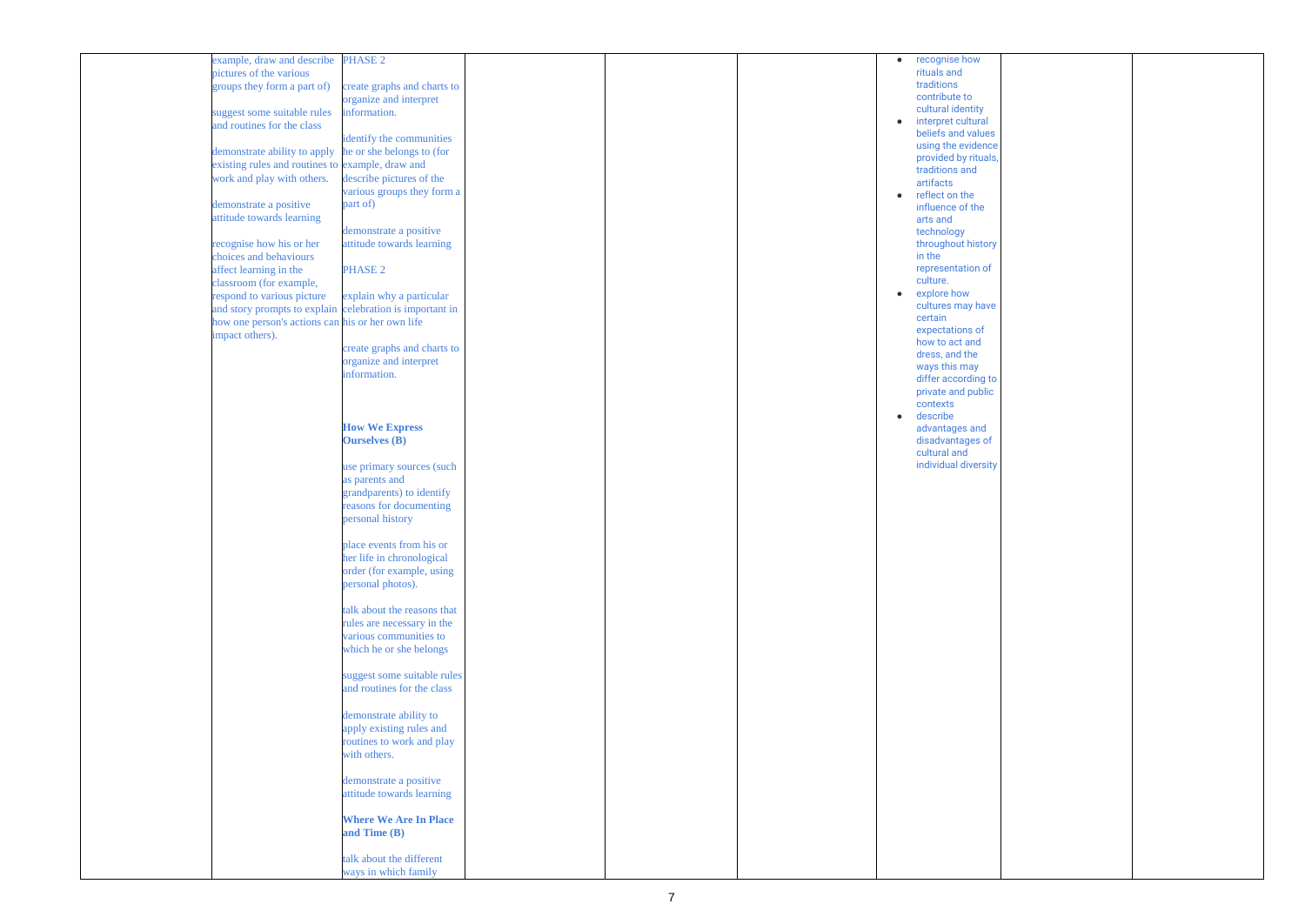|  | history can be documented                            |  |  |
|--|------------------------------------------------------|--|--|
|  |                                                      |  |  |
|  |                                                      |  |  |
|  |                                                      |  |  |
|  | identify ways to organize<br>himself or herself on a |  |  |
|  | daily basis (Phase 2)                                |  |  |
|  |                                                      |  |  |
|  |                                                      |  |  |
|  |                                                      |  |  |
|  |                                                      |  |  |
|  |                                                      |  |  |
|  |                                                      |  |  |
|  |                                                      |  |  |
|  |                                                      |  |  |
|  |                                                      |  |  |
|  |                                                      |  |  |
|  |                                                      |  |  |
|  |                                                      |  |  |
|  |                                                      |  |  |
|  |                                                      |  |  |
|  |                                                      |  |  |
|  |                                                      |  |  |
|  |                                                      |  |  |
|  |                                                      |  |  |
|  |                                                      |  |  |
|  |                                                      |  |  |
|  |                                                      |  |  |
|  |                                                      |  |  |
|  |                                                      |  |  |
|  |                                                      |  |  |
|  |                                                      |  |  |
|  |                                                      |  |  |
|  |                                                      |  |  |
|  |                                                      |  |  |
|  |                                                      |  |  |
|  |                                                      |  |  |
|  |                                                      |  |  |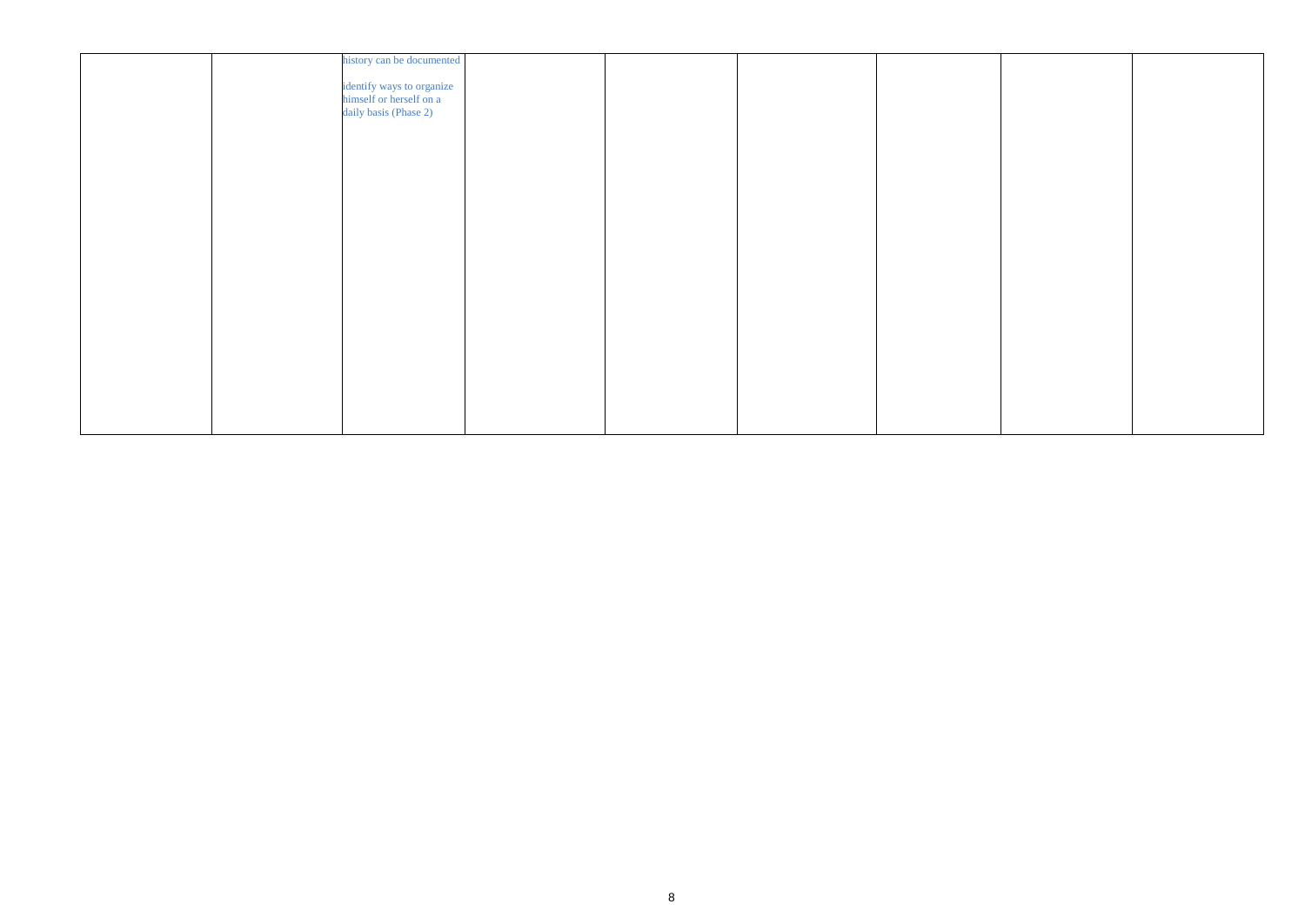| <b>Who We Are (A)</b><br><b>Where We Are In Place</b><br>How the world works:<br>Where we are in place<br>Where we are in place<br><b>Continuity and</b><br>Who we are:<br>dentify changes he or she<br><b>How We Express</b><br>And Time (A)<br><b>How we organise ourselves</b><br>Identify changes he or she<br>and time:<br>and time:<br>Identify and represent<br><b>Change Through</b><br>as undergone from birth to<br><b>Ourselves</b> (B)<br>(B)<br>has undergone from birth<br>Reflect on a journey he or<br>Identify factors that lead<br>key events in a<br><b>Time</b><br>present (for example, discuss<br>she has taken and what<br>to emigration (political,<br>person/author's life.<br>to present<br>vith classmates what<br>Compare past and<br>assess which<br>$\bullet$<br>$\bullet$<br>financial, social, forced,<br>An organization is a place<br>was learned from it<br>changes their families have<br>modern tools used<br>aspects of past<br>The study of the<br>where people share<br>Explain ways in which<br>Use primary sources (such<br>etc<br>indergone in their lifetimes)<br>civilisations have<br>for communicating<br>responsibilities towards a<br>ethnicity, cultural<br>relationships between<br>Describe some of the<br>as parents and<br><b>Explore local and</b><br>had the most impact<br>common purpose.<br>grandparents) to identify<br>journeys he or she has<br>experiences and<br>Identify reasons for<br>people and events<br>use primary sources (such as<br>international<br>on the present day<br>made (for example,<br>reasons for documenting<br>upbringing impact on<br>immigration (need for<br>using evidence fron<br>parents and grandparents) to<br>languages and how<br>through time; the past,<br>identify the contributions of<br>personal history<br>through writing, art, or<br>skilled and unskilled<br>our narrative about<br>they influence<br>dentify reasons for<br>a variety of sources<br><i>its influences on the</i><br>different members of a<br>describe the<br>role play)<br>labour, political<br>ourselves.<br>communication<br>documenting personal history<br>$\bullet$<br>present and its<br>community<br>Identify some<br>connection between<br>allegiance, etc)<br>Explore the different<br>barriers to<br>human needs and<br>implications for the<br>ways in which personal<br>Identify the chronological<br><b>How We Express</b><br>place events from his or her<br>communication and<br>wants and<br>create and share his or her<br><b>Ourselves (A)</b><br>history can be<br>steps necessary in making a<br>Identify the reasons<br>life in chronological order<br>future; people who<br>technological<br>suggest ways to<br>own story about being a<br>people emigrated to<br>for example, using personal<br>documented<br>journey<br>have shaped the future<br>development<br>overcome them<br>community member.<br>Mauritius, past and<br>photos).<br>through their actions.<br>analyse information<br><b>Effect of languages</b><br>$\bullet$<br><b>How We Express</b><br><b>How we express ourselves</b><br>present<br>perceptions and<br>on development and<br>about past<br><b>Ourselves (A)</b><br>representations of<br>technological<br>understanding/How<br>Many factors determine how<br>use primary sources (such<br>Examine positive and<br>advances and<br>languages promote<br>as parents and<br>negative impact of<br>developmental<br>societal systems<br>over time<br>effective communication is to<br>Where we are in place and<br>predict societal an<br><b>Explain the</b><br>grandparents) to identify<br>understanding<br>immigration on societies,<br>time(B)<br>an audience.<br>technological<br>principles of<br>among people.<br>reasons for documenting<br>cultures, and individuals<br>changes in the<br>information sharing<br>personal history<br><b>Exploration leads to</b><br>future.<br>Investigate the<br>create graphs and charts to<br>discoveries and new<br>Examine positive and<br>formation of<br><b>How We Express</b><br>understandings<br>organize and interpret<br>negative impact of<br>perception.<br><b>Where We Are In Place And</b><br><b>Ourselves</b> (B)<br>emigration on societies,<br>Analyse the impact<br>information.<br>Time (B)<br>use primary sources (such as<br>reflect on a journey he or she<br>cultures, and individuals<br>of social media<br>parents and grandparents) to<br>as taken and what was<br>identify reasons for<br>explain how people's Debate people's right to<br>learned from it<br>explore how systems<br><b>How We Express</b><br>documenting personal history<br>perceptions and<br>emigrate<br>influence lifestyle and<br><b>Ourselves (B)</b><br>representations of<br>represent some of the<br>place have changed<br>reflect on a journey he or she<br>community<br>journeys he or she has made<br>over time<br>has taken and what was<br>Compare past and<br>(for example, through<br>describe how<br>modern tools used<br>learned from it<br>drawing or role play)<br>artifacts, heirlooms<br>examine the impact of<br>for communicating<br>and rituals are<br>Identify some<br>technological advances in<br>determine types of questions<br>evidence of cultural<br>Explore the concept of<br>barriers to<br>that are useful in planning<br>transport on the environment.<br>identity<br>exploration<br>communication and<br>and making a journey<br>represent people,<br>$\bullet$<br>suggest ways to<br>events and places<br>Identify the reasons why<br>overcome them<br>chronologically | with classmates what<br>photos). suggest some<br>the class<br>demonstrate a positive<br>attitude towards learning<br>and belongings. | identify changes he or she<br>has undergone from birth to<br>present (for example, discuss<br>changes their families have<br>undergone in their lifetimes)<br>place events from his or her<br>life in chronological order<br>(for example, using personal<br>suitable rules and routines for<br>demonstrate ability to apply<br>existing rules and routines to<br>work and play with others.<br>exhibit skills and strategies<br>for organizing his or her time |  | (name, physical traits,<br>personality traits, passions,<br>experiences) and those of<br>other family members. |  | Who we are: Explore<br>the way various<br>cultures acknowledge<br>puberty and aging.<br>Examine changes in<br>personal responsibility<br>as people mature. |
|--------------------------------------------------------------------------------------------------------------------------------------------------------------------------------------------------------------------------------------------------------------------------------------------------------------------------------------------------------------------------------------------------------------------------------------------------------------------------------------------------------------------------------------------------------------------------------------------------------------------------------------------------------------------------------------------------------------------------------------------------------------------------------------------------------------------------------------------------------------------------------------------------------------------------------------------------------------------------------------------------------------------------------------------------------------------------------------------------------------------------------------------------------------------------------------------------------------------------------------------------------------------------------------------------------------------------------------------------------------------------------------------------------------------------------------------------------------------------------------------------------------------------------------------------------------------------------------------------------------------------------------------------------------------------------------------------------------------------------------------------------------------------------------------------------------------------------------------------------------------------------------------------------------------------------------------------------------------------------------------------------------------------------------------------------------------------------------------------------------------------------------------------------------------------------------------------------------------------------------------------------------------------------------------------------------------------------------------------------------------------------------------------------------------------------------------------------------------------------------------------------------------------------------------------------------------------------------------------------------------------------------------------------------------------------------------------------------------------------------------------------------------------------------------------------------------------------------------------------------------------------------------------------------------------------------------------------------------------------------------------------------------------------------------------------------------------------------------------------------------------------------------------------------------------------------------------------------------------------------------------------------------------------------------------------------------------------------------------------------------------------------------------------------------------------------------------------------------------------------------------------------------------------------------------------------------------------------------------------------------------------------------------------------------------------------------------------------------------------------------------------------------------------------------------------------------------------------------------------------------------------------------------------------------------------------------------------------------------------------------------------------------------------------------------------------------------------------------------------------------------------------------------------------------------------------------------------------------------------------------------------------------------------------------------------------------------------------------------------------------------------------------------------------------------------------------------------------------------------------------------------------------------------------------------------------------------------------------------------------------------------------------------------------------------------------------------------------------------------------------------------------------------------------------------------------------------------------------------------------------------------------------------------------------------------------------------------------------------------------------------------------------------------------------------------------------------------------------------------------------------------------------------------------------------------------------------------------------------------------------------------------------------------------------------------------------------------------------------------------------------------------------------------------------------------------------------------------------------------------------------------------------------------------------------------------------------------|--------------------------------------------------------------------------------------------------------------------------------------|-----------------------------------------------------------------------------------------------------------------------------------------------------------------------------------------------------------------------------------------------------------------------------------------------------------------------------------------------------------------------------------------------------------------------------------------------------------------|--|----------------------------------------------------------------------------------------------------------------|--|------------------------------------------------------------------------------------------------------------------------------------------------------------|
|                                                                                                                                                                                                                                                                                                                                                                                                                                                                                                                                                                                                                                                                                                                                                                                                                                                                                                                                                                                                                                                                                                                                                                                                                                                                                                                                                                                                                                                                                                                                                                                                                                                                                                                                                                                                                                                                                                                                                                                                                                                                                                                                                                                                                                                                                                                                                                                                                                                                                                                                                                                                                                                                                                                                                                                                                                                                                                                                                                                                                                                                                                                                                                                                                                                                                                                                                                                                                                                                                                                                                                                                                                                                                                                                                                                                                                                                                                                                                                                                                                                                                                                                                                                                                                                                                                                                                                                                                                                                                                                                                                                                                                                                                                                                                                                                                                                                                                                                                                                                                                                                                                                                                                                                                                                                                                                                                                                                                                                                                                                                                                                |                                                                                                                                      |                                                                                                                                                                                                                                                                                                                                                                                                                                                                 |  |                                                                                                                |  | explain how people's<br>place have changed                                                                                                                 |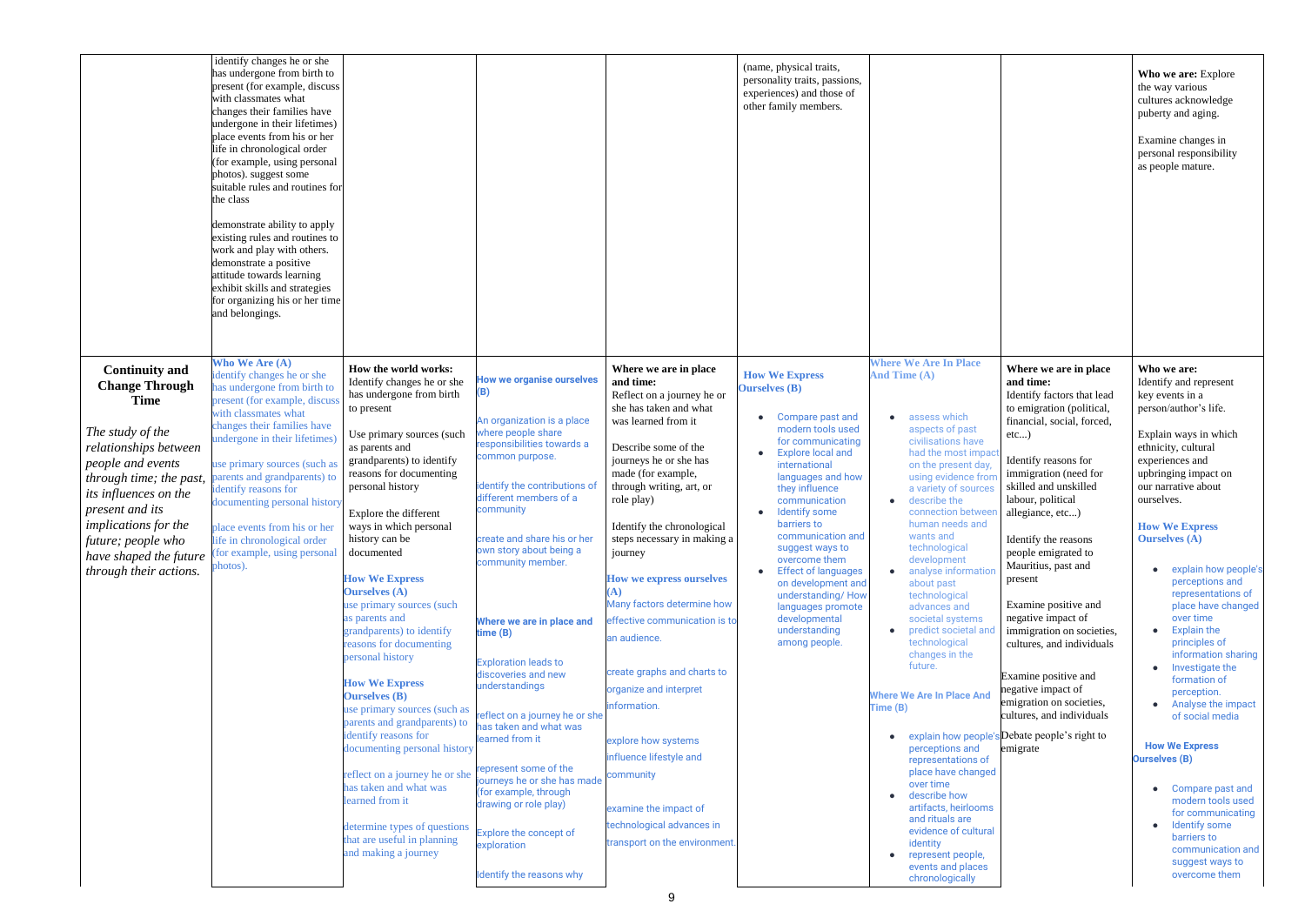|  |                                | people feel compelled to          |  | $\bullet$ | compare and          |
|--|--------------------------------|-----------------------------------|--|-----------|----------------------|
|  | <b>Who We Are (B)</b>          | explore the unknown               |  |           | contrast current     |
|  | identify changes he or she     |                                   |  |           | family experiences   |
|  | has undergone from birth       | <b>Examine stories of various</b> |  |           | with those of a      |
|  | to present (for example,       | explorers of land, ocean,         |  |           | previous generation  |
|  | discuss with classmates        | space                             |  | $\bullet$ | assess which         |
|  |                                |                                   |  |           | aspects of past      |
|  | what changes their families    |                                   |  |           | civilisations have   |
|  | have undergone in their        | Evaluate the impact of            |  |           | had the most impact  |
|  | lifetimes)                     | exploration over time             |  |           | on the present day,  |
|  |                                |                                   |  |           | using evidence from  |
|  | <b>Where We Are In Place</b>   |                                   |  |           | a variety of sources |
|  | and Time (B)                   |                                   |  |           |                      |
|  |                                |                                   |  |           |                      |
|  | use primary sources (such as   | <b>How we organise ourselves</b>  |  |           |                      |
|  | parents and grandparents) to   | (A)                               |  |           |                      |
|  | identify reasons for           |                                   |  |           |                      |
|  | documenting personal history   |                                   |  |           |                      |
|  |                                | Languages and other tools         |  |           |                      |
|  | talk about the different ways  | for communicating.                |  |           |                      |
|  | in which family history can    |                                   |  |           |                      |
|  |                                | Compare past and modern           |  |           |                      |
|  | be documented                  | tools used for                    |  |           |                      |
|  |                                |                                   |  |           |                      |
|  | determine types of questions   | communicating                     |  |           |                      |
|  | that are useful in planning    |                                   |  |           |                      |
|  | and making a journey           | <b>Explore local and</b>          |  |           |                      |
|  |                                | international languages and       |  |           |                      |
|  | create and share his or her    | how they influence                |  |           |                      |
|  |                                | communication                     |  |           |                      |
|  | own story about being a        |                                   |  |           |                      |
|  | community member.              |                                   |  |           |                      |
|  |                                | Identify some barriers to         |  |           |                      |
|  | create graphs and charts to    | communication and suggest         |  |           |                      |
|  | organize and interpret         | ways to overcome them             |  |           |                      |
|  | information.                   |                                   |  |           |                      |
|  |                                | <b>Effect of languages on</b>     |  |           |                      |
|  |                                |                                   |  |           |                      |
|  | <b>How We Organise</b>         | development and                   |  |           |                      |
|  | <b>Ourselves</b> (B)           | understanding/How                 |  |           |                      |
|  |                                | languages promote                 |  |           |                      |
|  | reflect on a journey he or she | developmental                     |  |           |                      |
|  | has taken and what was         | understanding among               |  |           |                      |
|  | learned from it                | people.                           |  |           |                      |
|  |                                |                                   |  |           |                      |
|  |                                |                                   |  |           |                      |
|  | <b>PHASE 2</b>                 |                                   |  |           |                      |
|  |                                |                                   |  |           |                      |
|  | explain how communities        |                                   |  |           |                      |
|  | have natural and constructed   |                                   |  |           |                      |
|  | features                       |                                   |  |           |                      |
|  |                                |                                   |  |           |                      |
|  |                                |                                   |  |           |                      |
|  | recognise the components of    |                                   |  |           |                      |
|  | a local community              |                                   |  |           |                      |
|  |                                |                                   |  |           |                      |
|  | describe and compare the       |                                   |  |           |                      |
|  | various communities to         |                                   |  |           |                      |
|  | which he or she belongs        |                                   |  |           |                      |
|  |                                |                                   |  |           |                      |
|  | identify the contributions of  |                                   |  |           |                      |
|  |                                |                                   |  |           |                      |
|  | different members of a         |                                   |  |           |                      |
|  | community                      |                                   |  |           |                      |
|  |                                |                                   |  |           |                      |
|  | create and share his or her    |                                   |  |           |                      |
|  | own story about being a        |                                   |  |           |                      |
|  | community member.              |                                   |  |           |                      |
|  |                                |                                   |  |           |                      |
|  |                                |                                   |  |           |                      |
|  |                                |                                   |  |           |                      |
|  |                                |                                   |  |           |                      |
|  |                                |                                   |  |           |                      |

| ٦t<br><b>nces</b><br>ation<br>۱t<br><b>ve</b><br>mpact<br>day,<br>e from<br><b>urces</b> |              | predict societal and<br>technological<br>changes in the<br>future.<br>examine the impact<br>of particular<br>technologies on<br>sustainability<br>describe the<br>connection between<br>human needs and<br>wants and<br>technological<br>development<br>reflect on the role of<br>technology in his or<br>her own life.                                                                                                                                                                                                                                                                                                                                                                                                                                     |
|------------------------------------------------------------------------------------------|--------------|-------------------------------------------------------------------------------------------------------------------------------------------------------------------------------------------------------------------------------------------------------------------------------------------------------------------------------------------------------------------------------------------------------------------------------------------------------------------------------------------------------------------------------------------------------------------------------------------------------------------------------------------------------------------------------------------------------------------------------------------------------------|
|                                                                                          | And Time (B) | <b>Where We Are In Place</b><br>reflect upon how<br>beliefs affect the<br>individual and<br>society.<br>identify reasons why<br>people migrate<br>analyse ways that<br>people adapt when<br>they move from one<br>place to another<br>identify the long-<br>term and short-term<br>effects of migration<br>predict societal and<br>technological<br>changes in the<br>future.<br>analyse how<br>available technology<br>influences people's<br>abilities to navigate<br>identify and describe<br>examples in which<br>technology has<br>changed the lives of<br>people<br>examine the impact<br>of particular<br>technologies on<br>sustainability<br>develop values and<br>appreciate diversity<br>through the<br>attributes of the IB<br>Learner Profile. |
|                                                                                          |              |                                                                                                                                                                                                                                                                                                                                                                                                                                                                                                                                                                                                                                                                                                                                                             |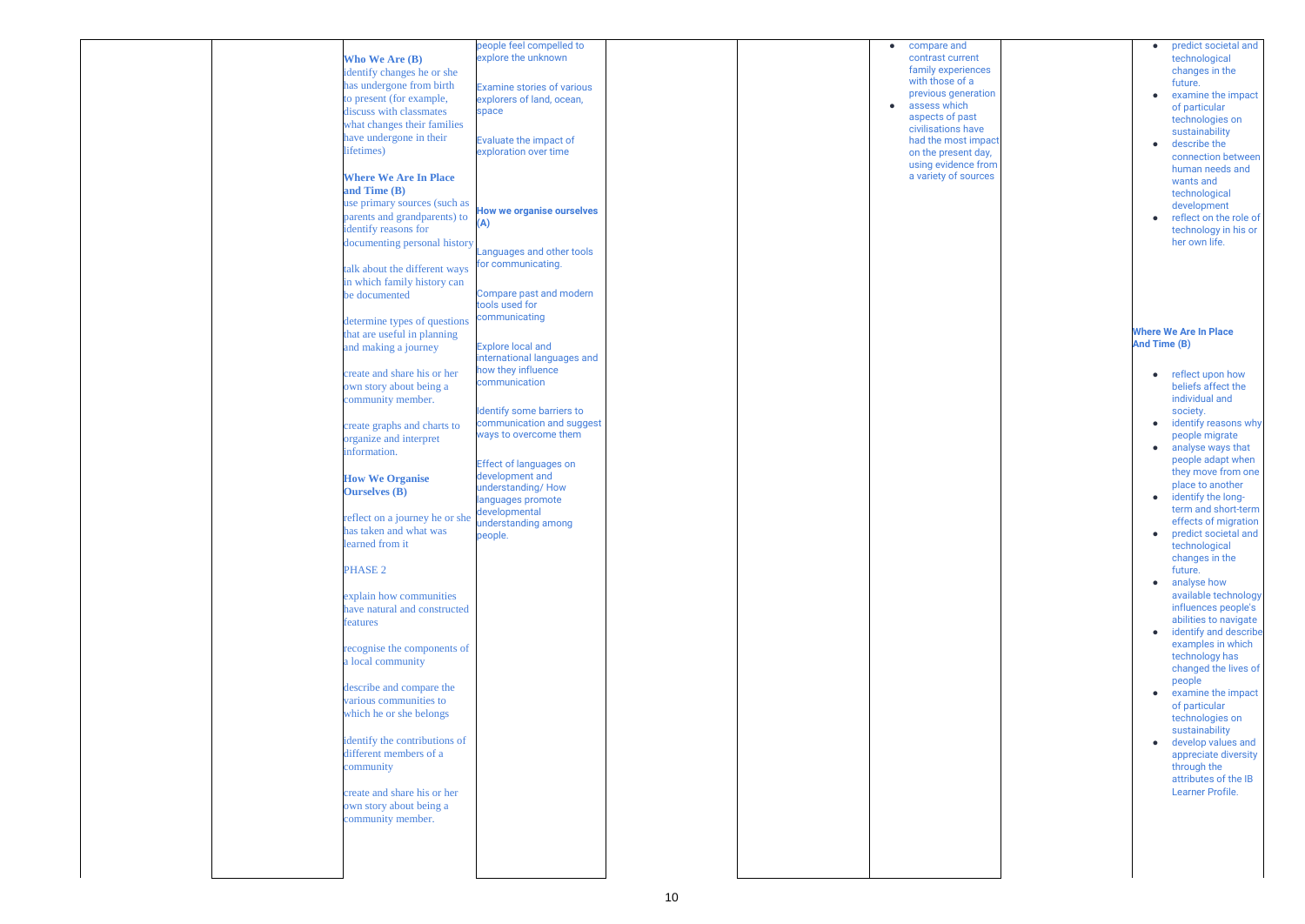## **How The World Works (A)**

- analyse information about past technological advances and societal systems
- **•** assess which aspects of past civilisations have had the most impact on the present day, using evidence from a variety of sources
- predict societal and technological changes in the future.
- identify the reasons why people feel compelled to explore the unknown
- investigate the impact of exploration on people in the past, present and future
- analyse how available technology influences people's abilities to navigate
- identify and describe examples in which technology has changed the lives of people
- examine the impact of particular technologies on sustainability
- describe the connection between human needs and wants and technological development
- explain the relevance of various inventions in relation to the time period in which they were developed
- reflect on the role of technology in his or her own life.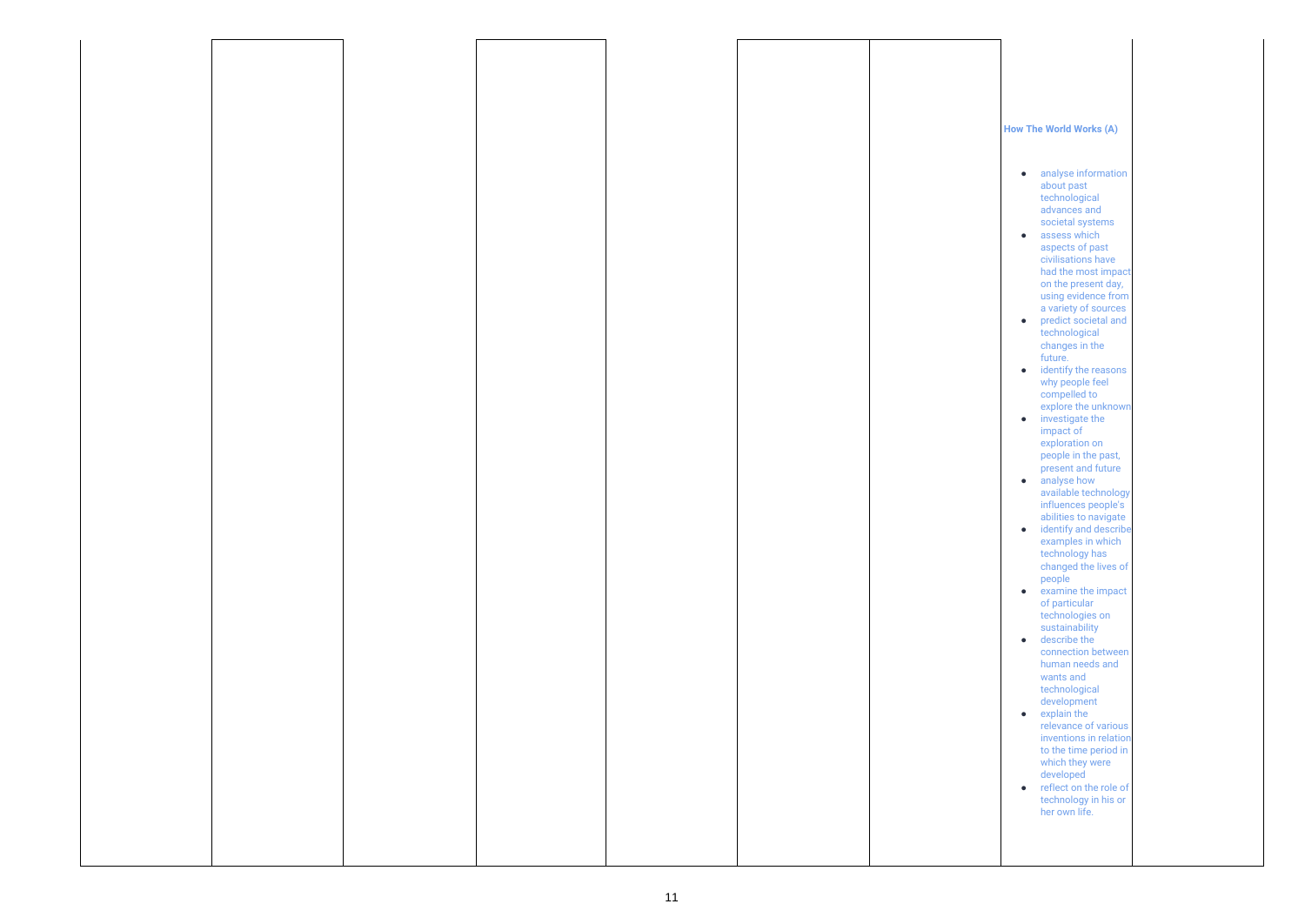| <b>How We Express</b><br><b>Ourselves (B)</b><br><b>Explore different</b><br>forms of art<br>Art as a means of<br>communication<br>Identify ways art can<br>influence people.<br><b>Individual actions</b><br>that have impacted<br>the world positively |                                                                                                                      |
|----------------------------------------------------------------------------------------------------------------------------------------------------------------------------------------------------------------------------------------------------------|----------------------------------------------------------------------------------------------------------------------|
| Where we are in place<br>and time:<br>Explain that because<br>people and regions<br>cannot produce<br>everything they want,<br>they specialize in what<br>they do best and trade<br>for the rest                                                         | Where we are in<br>place and time:<br>Identify ways of<br>exploring.<br>Identify reasons that<br>motivated explorers |

| <b>Human</b> and<br><b>Natural</b><br><b>Environments</b><br>The study of the<br>distinctive features | <b>How We organize</b><br>ourselves<br>Discuss natural<br>environments that are<br>important to the student<br>and their features (beach:<br>has sand, etc) | Where we are in place and<br>time (A)<br>Environment, cultural<br>influences and local needs<br>determine the design of<br>people's homes.<br>present the type of home<br>that reflects who he or she is environment (for example,<br>identify factors that influence<br>where people live and what<br>their homes are like<br>research and compare<br>homes in different cultures<br>express his or her<br>understanding of what a<br>home is | Where we are in place and<br>time (B)<br>All places on Earth have<br>special features that<br>distinguish them from other<br>places<br>analyse ways in which<br>humans use the natural<br>recreation, settlements)<br>describe the natural features<br>of local and other<br>environments<br>compare and contrast the<br>functions of public and<br>private places.<br>identify or generate a<br>question or problem to be<br>explored in relation to human<br>impact on the local, natural<br>environment. | How the world works:<br>Describe how weather<br>and climate conditions<br>affect the activities of<br>humans.<br>Explain how humans have<br>innovated to allow them to<br>survive in different<br>climates.<br><b>How We Organise</b><br><b>Ourselves</b> (B)<br>demonstrate how<br>$\bullet$<br>various public<br>places serve the<br>needs of people in a<br>community<br>identify and describe<br>$\bullet$<br>the functions of<br>various public<br>places in the<br>community | Sharing the planet:<br>Identify human actions<br>that impact on animals'<br>habitats in Mauritius and<br>another place. |
|-------------------------------------------------------------------------------------------------------|-------------------------------------------------------------------------------------------------------------------------------------------------------------|------------------------------------------------------------------------------------------------------------------------------------------------------------------------------------------------------------------------------------------------------------------------------------------------------------------------------------------------------------------------------------------------------------------------------------------------|-------------------------------------------------------------------------------------------------------------------------------------------------------------------------------------------------------------------------------------------------------------------------------------------------------------------------------------------------------------------------------------------------------------------------------------------------------------------------------------------------------------|------------------------------------------------------------------------------------------------------------------------------------------------------------------------------------------------------------------------------------------------------------------------------------------------------------------------------------------------------------------------------------------------------------------------------------------------------------------------------------|-------------------------------------------------------------------------------------------------------------------------|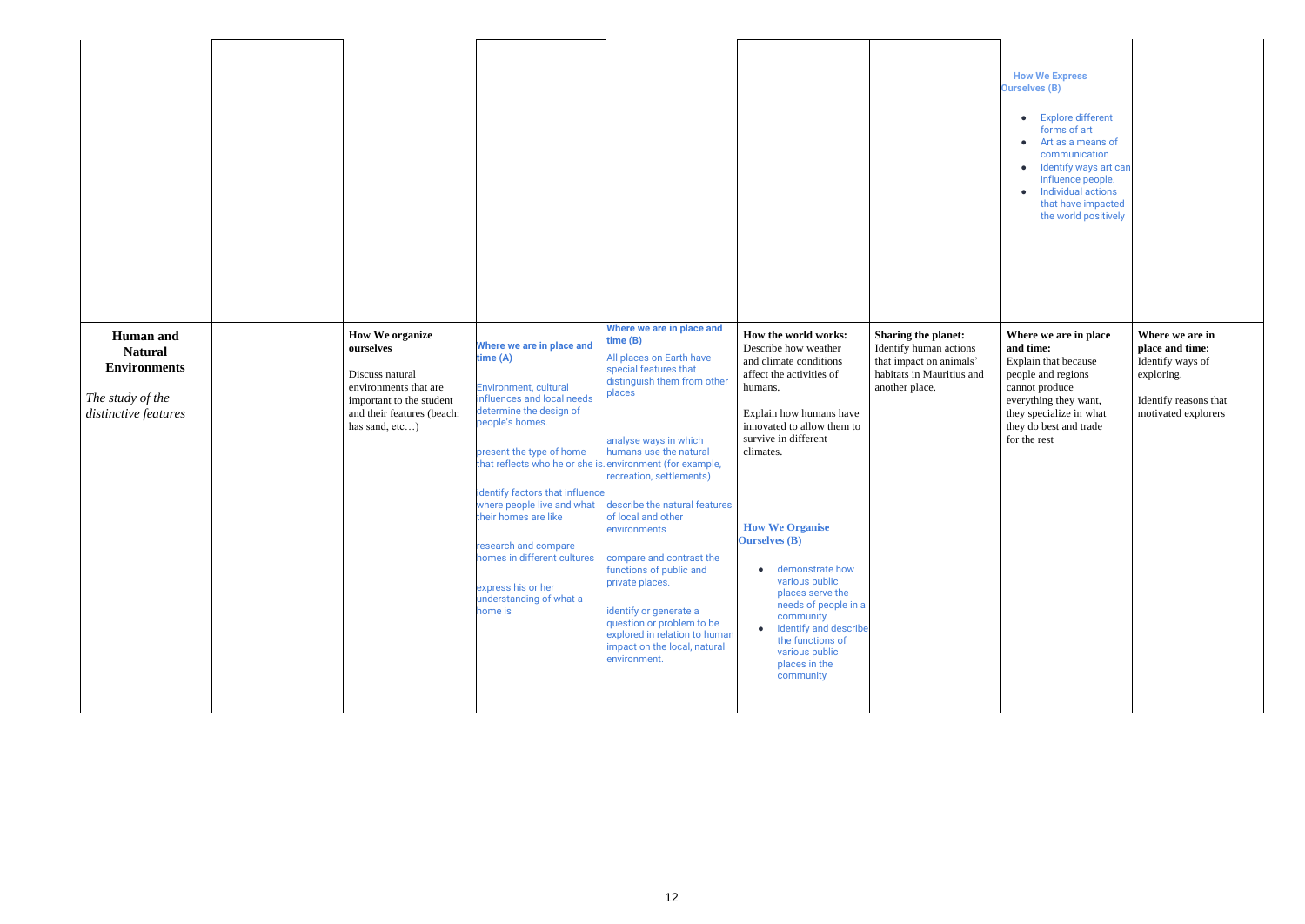| that give a place its<br><i>identity; how people</i><br>adapt to and alter<br>their environment;<br>how people<br>experience and<br>represent place; the<br>impact of natural<br>disasters on people<br>and the built<br>environment.                                                                                    |                                                                                     | Describe natural<br>environments (for example,<br>through writing, art, or role<br>play)<br>identify and describe the<br>functions of various public<br>places in the community                                                                                                                                      |                                                                                                                                                                                                                                                                                                                                                                                                                                                                                                                         |                                                                                                                                                                                                                                                                                                                                                                                                                                                                                                                       |                                                                                                                                                                                                                                                                                                                                                                                                                                                                                                                                                                     | Explain the consequences<br>of human actions on<br>animal habitats in<br>Mauritius.<br>Where we are in place<br>and time:<br>Explain the concept of<br>location.<br>Describe the natural and<br>manmade features of local<br>and other environments.<br>Analyse ways in which<br>humans use the natural<br>environment (for<br>example, recreation,<br>settlement, resource<br>collection).<br>Describe the influence of<br>landforms and<br>geographic features on<br>human population and<br>cultures.<br>Identify a variety of<br>countries, continents,<br>physical features, and<br>bodies of water around<br>the world. |
|--------------------------------------------------------------------------------------------------------------------------------------------------------------------------------------------------------------------------------------------------------------------------------------------------------------------------|-------------------------------------------------------------------------------------|----------------------------------------------------------------------------------------------------------------------------------------------------------------------------------------------------------------------------------------------------------------------------------------------------------------------|-------------------------------------------------------------------------------------------------------------------------------------------------------------------------------------------------------------------------------------------------------------------------------------------------------------------------------------------------------------------------------------------------------------------------------------------------------------------------------------------------------------------------|-----------------------------------------------------------------------------------------------------------------------------------------------------------------------------------------------------------------------------------------------------------------------------------------------------------------------------------------------------------------------------------------------------------------------------------------------------------------------------------------------------------------------|---------------------------------------------------------------------------------------------------------------------------------------------------------------------------------------------------------------------------------------------------------------------------------------------------------------------------------------------------------------------------------------------------------------------------------------------------------------------------------------------------------------------------------------------------------------------|-------------------------------------------------------------------------------------------------------------------------------------------------------------------------------------------------------------------------------------------------------------------------------------------------------------------------------------------------------------------------------------------------------------------------------------------------------------------------------------------------------------------------------------------------------------------------------------------------------------------------------|
| <b>Resources and the</b><br>environment<br>The interaction<br>between people and<br>the environment; the<br>study of how humans<br>allocate and manage<br>resources; the positive<br>and negative effects of<br>this management; the<br>impact of scientific<br>and technological<br>developments on the<br>environment. | Sharing the planet:<br>Explore the relationship<br>between humans and the<br>ocean. | <b>Sharing the planet:</b><br>Explore the relationship<br>between humans and<br>animals in our<br>environment.<br>Explore our<br>responsibility towards<br>animals.<br>How we express<br>ourselves:<br>Explore the relationship<br>between nature and<br>humans.<br>Explore our<br>responsibility towards<br>nature. | Sharing the planet:<br>Explore our<br>responsibility towards<br>plants.<br>Identify products that<br>are made from plants.<br>Give reasons why plants<br>are important to humans.<br><b>Sharing the planet (B)</b><br>Our personal choices can<br>change our environment.<br>explain the different roles of<br>people in the recycling<br>process<br>reflect on and self-assess his<br>or her personal use of natura<br>resources.<br>critique the methods of wast<br>management in his or her<br>immediate environment | <b>Sharing the planet:</b><br>Diagram the waste<br>cycle.<br>Examine what happens to<br>waste that does not<br>decompose.<br>Analyze the effect of<br>non-decomposable<br>products on the<br>environment (local and<br>global).<br>Identify alternatives to<br>using products that do not<br>decompose (reuse,<br>reduce, recycle, refuse,<br>rethink).<br>Evaluate our<br>responsibilities as global<br>citizens to reduce waste.<br>Recognize how<br>decisions about the<br>environment can<br>adversely affect the | Sharing the planet:<br>Analyse systems of fresh<br>water storage and usage,<br>both natural and human-<br>made<br>Identify freshwater<br>issues and propose<br>strategies for<br>responsible, equitable<br>water use<br>Identify issues related to<br>lack of fresh water<br>(disease, drought, etc)<br>How the world works:<br>Explain how simple<br>machines impact on daily<br>life.<br><b>How We Express</b><br><b>Ourselves</b> (B)<br>describe the natural<br>features of local and<br>other environments<br>analyse ways in<br>$\bullet$<br>which humans use |                                                                                                                                                                                                                                                                                                                                                                                                                                                                                                                                                                                                                               |

| 2S  |                                                                                         |                                                                                                                                                                                |
|-----|-----------------------------------------------------------------------------------------|--------------------------------------------------------------------------------------------------------------------------------------------------------------------------------|
|     | <b>Where We Are In</b><br><b>Place And Time (A)</b>                                     | (economic, political,<br>curiosity).                                                                                                                                           |
|     | explain how human<br>activities can have<br>positive or adverse<br>effects on local and | Identify the effect that an<br>explorer's discoveries had<br>on their culture, history,<br>trade, etc                                                                          |
| :al | other environments<br>(for example,<br>agriculture,<br>industry).                       | Explain how the<br>contributions of an<br>explorer influenced the<br>present world.                                                                                            |
|     |                                                                                         | How the world works:<br>Explain the impact of<br>natural disasters on<br>human communities.                                                                                    |
| ١f  |                                                                                         | Demonstrate ways to<br>prepare yourself and your<br>family for a natural<br>disaster (emergency plans<br>and supplies, safe places<br>to be, signs of a natural<br>disasters). |
|     |                                                                                         |                                                                                                                                                                                |
|     |                                                                                         |                                                                                                                                                                                |
|     | <b>Sharing the Planet</b><br>Explain why access to                                      | <b>Sharing the Planet:</b><br>Explain how human                                                                                                                                |
|     | energy is essential for                                                                 | activities can have                                                                                                                                                            |
|     | meeting our needs.                                                                      |                                                                                                                                                                                |
|     |                                                                                         | positive or adverse                                                                                                                                                            |
|     |                                                                                         | effects on local and                                                                                                                                                           |
|     | Explain Maslow's                                                                        | other environments.                                                                                                                                                            |
|     | hierarchy of needs and                                                                  |                                                                                                                                                                                |
|     | how it impacts on the                                                                   | Assess the benefits that                                                                                                                                                       |
|     | competition for<br>resources.                                                           | human societies derive<br>from biodiversity.                                                                                                                                   |
|     | Identify the amount of<br>energy we use daily<br>(environmental                         | <b>Where We Are In Place</b><br>And Time (A)                                                                                                                                   |
|     | footprint).                                                                             | explain how supply                                                                                                                                                             |
|     |                                                                                         | and demand are                                                                                                                                                                 |
|     | Analyse the advantages<br>and disadvantages of                                          | affected by                                                                                                                                                                    |
|     | using different forms of                                                                | population and the<br>availability of                                                                                                                                          |
|     | energy.                                                                                 | resources.                                                                                                                                                                     |
|     |                                                                                         | analyse how<br>individuals and                                                                                                                                                 |
|     | <b>How we organise</b><br>ourselves:                                                    | communities needs                                                                                                                                                              |
|     | Distinguish among                                                                       | and/or wants are                                                                                                                                                               |
|     | human, natural, and                                                                     | met<br>assess settlement                                                                                                                                                       |
|     | capital resources.                                                                      | patterns and                                                                                                                                                                   |
|     |                                                                                         | population<br>distribution in                                                                                                                                                  |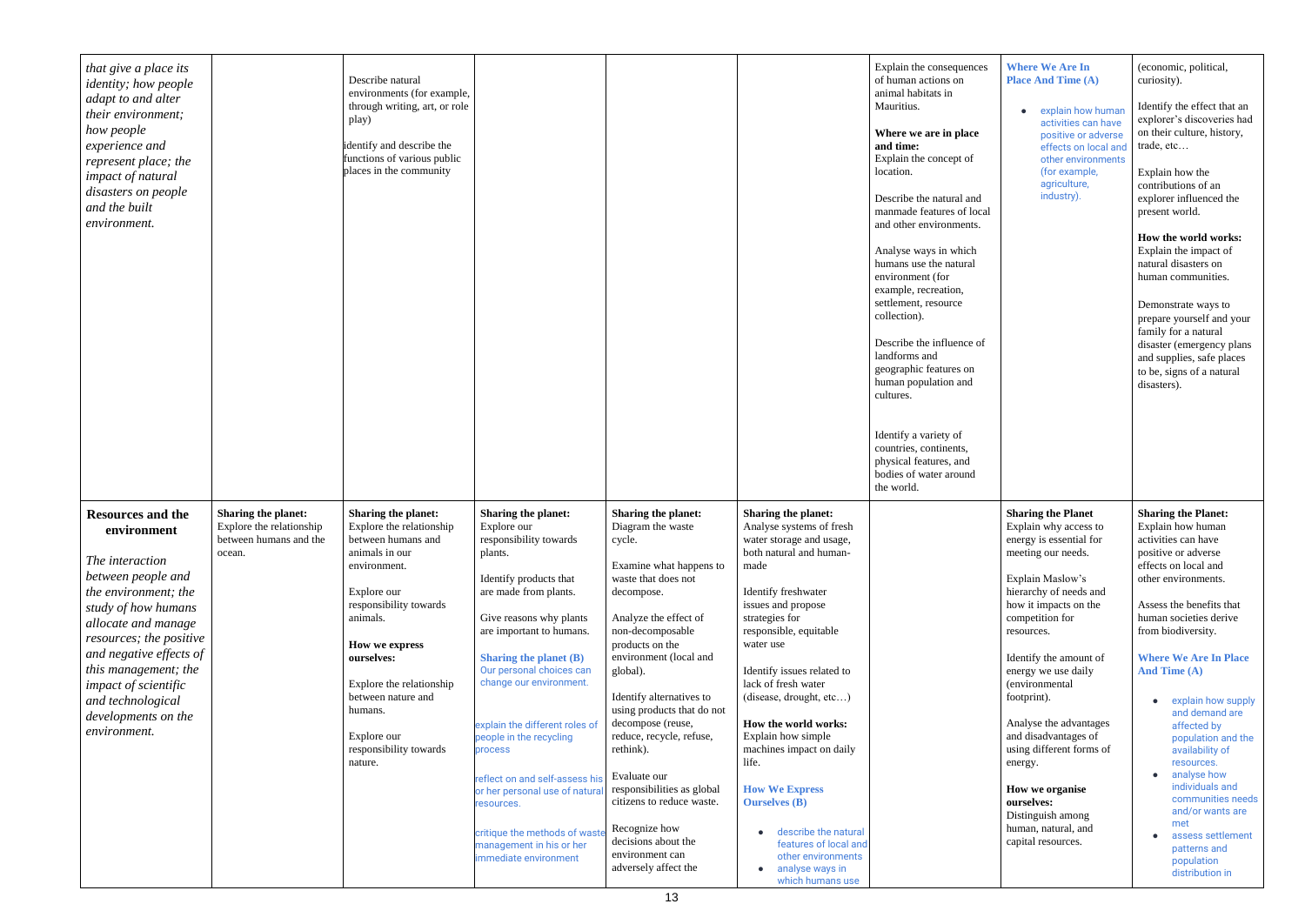|  | create a list of practices that<br>could be used to maintain<br>natural resources at home<br>and in school | the natural<br>environment (for<br>example, recreation,<br>settlements)<br>identify or generate<br>$\bullet$<br>a question or<br>problem to be<br>explored in relation<br>to human impact on<br>the local, natural<br>environment. |  |
|--|------------------------------------------------------------------------------------------------------------|------------------------------------------------------------------------------------------------------------------------------------------------------------------------------------------------------------------------------------|--|
|  |                                                                                                            |                                                                                                                                                                                                                                    |  |

| <b>How We Organise</b><br><b>Ourselves (B)</b><br>develop criteria for<br>ethical practices<br>regarding products<br>and services | selected regions,<br>areas or countries<br>identify reasons why<br>people migrate<br>analyse ways that<br>people adapt when<br>they move from one<br>place to another |
|-----------------------------------------------------------------------------------------------------------------------------------|-----------------------------------------------------------------------------------------------------------------------------------------------------------------------|
| <b>Where We Are In</b><br><b>Place And Time (A)</b>                                                                               |                                                                                                                                                                       |
| assess settlement<br>patterns and<br>population<br>distribution in<br>selected regions,<br>areas or countries                     |                                                                                                                                                                       |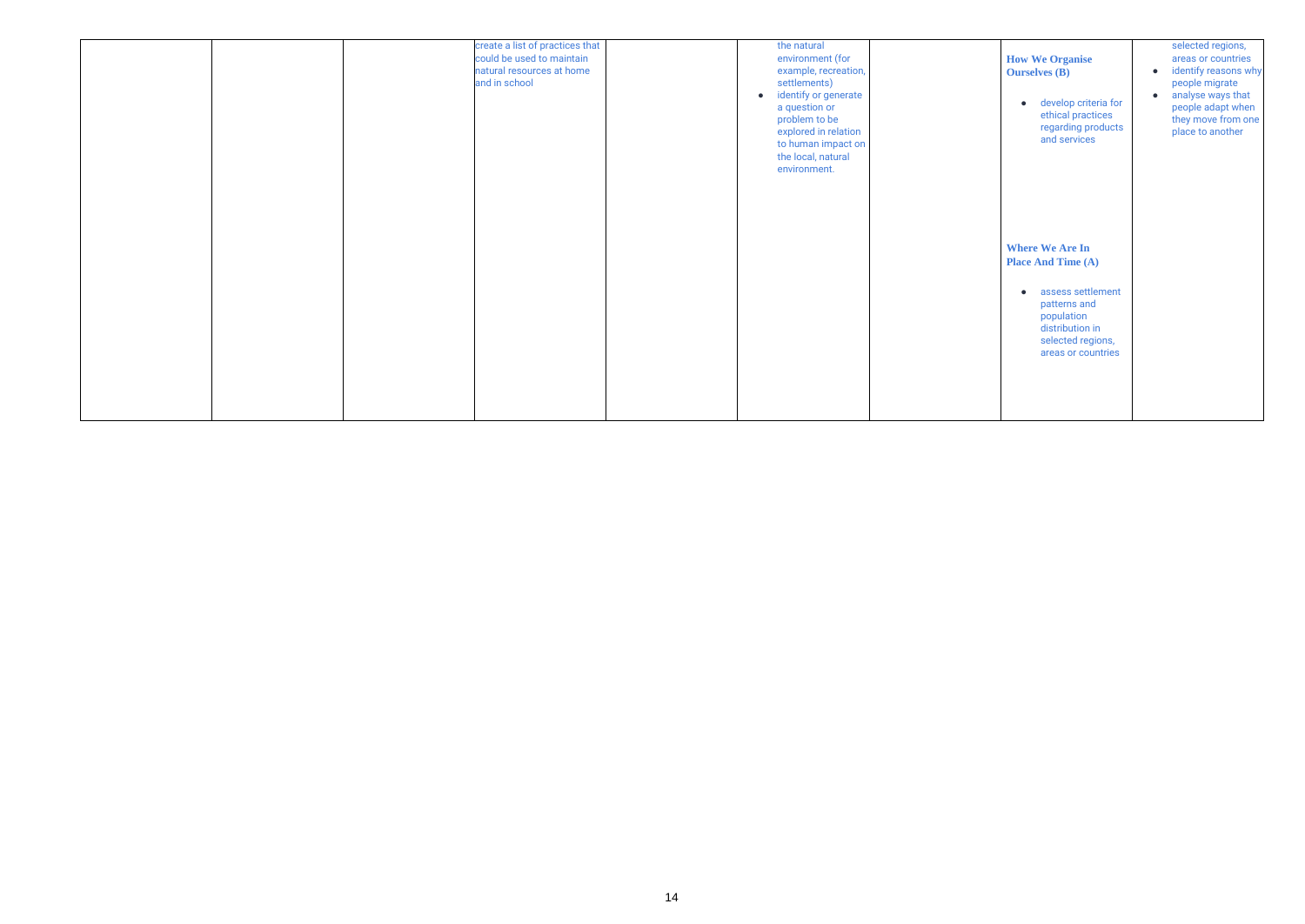

|  |  | future quality of people's<br>lives.                                                                                                 | <b>Sharing The Planet (B)</b>                                                                                                                                                   |  |
|--|--|--------------------------------------------------------------------------------------------------------------------------------------|---------------------------------------------------------------------------------------------------------------------------------------------------------------------------------|--|
|  |  | <b>Sharing the planet (B)</b><br>Our daily lives create waste<br>which may affect our<br>environment.                                | reflect on and self-<br>$\bullet$<br>assess his or her<br>personal use of<br>natural resources.<br>create a list of<br>$\bullet$<br>practices that could<br>be used to maintain |  |
|  |  | explain the different roles of<br>people in the recycling<br>process                                                                 | natural resources at<br>home and in school<br>discuss what is<br>$\bullet$<br>meant by a limited<br>resource.                                                                   |  |
|  |  | critique the methods of waste<br>management in his or her<br>immediate environment                                                   | explain people's<br>$\bullet$<br>responsibilities<br>regarding the use of<br>resources from the<br>environment.                                                                 |  |
|  |  | examine the impact of<br>technological advances in<br>transport on the environment.                                                  |                                                                                                                                                                                 |  |
|  |  | describe the natural features<br>of local and other<br>environments                                                                  |                                                                                                                                                                                 |  |
|  |  | identify or generate a<br>question or problem to be<br>explored in relation to human<br>impact on the local, natural<br>environment. |                                                                                                                                                                                 |  |
|  |  | How we organise<br>ourselves:<br>Explain the importance<br>of farms to humans.                                                       |                                                                                                                                                                                 |  |
|  |  | Identify the source<br>materials of a variety<br>of products.                                                                        |                                                                                                                                                                                 |  |
|  |  |                                                                                                                                      |                                                                                                                                                                                 |  |